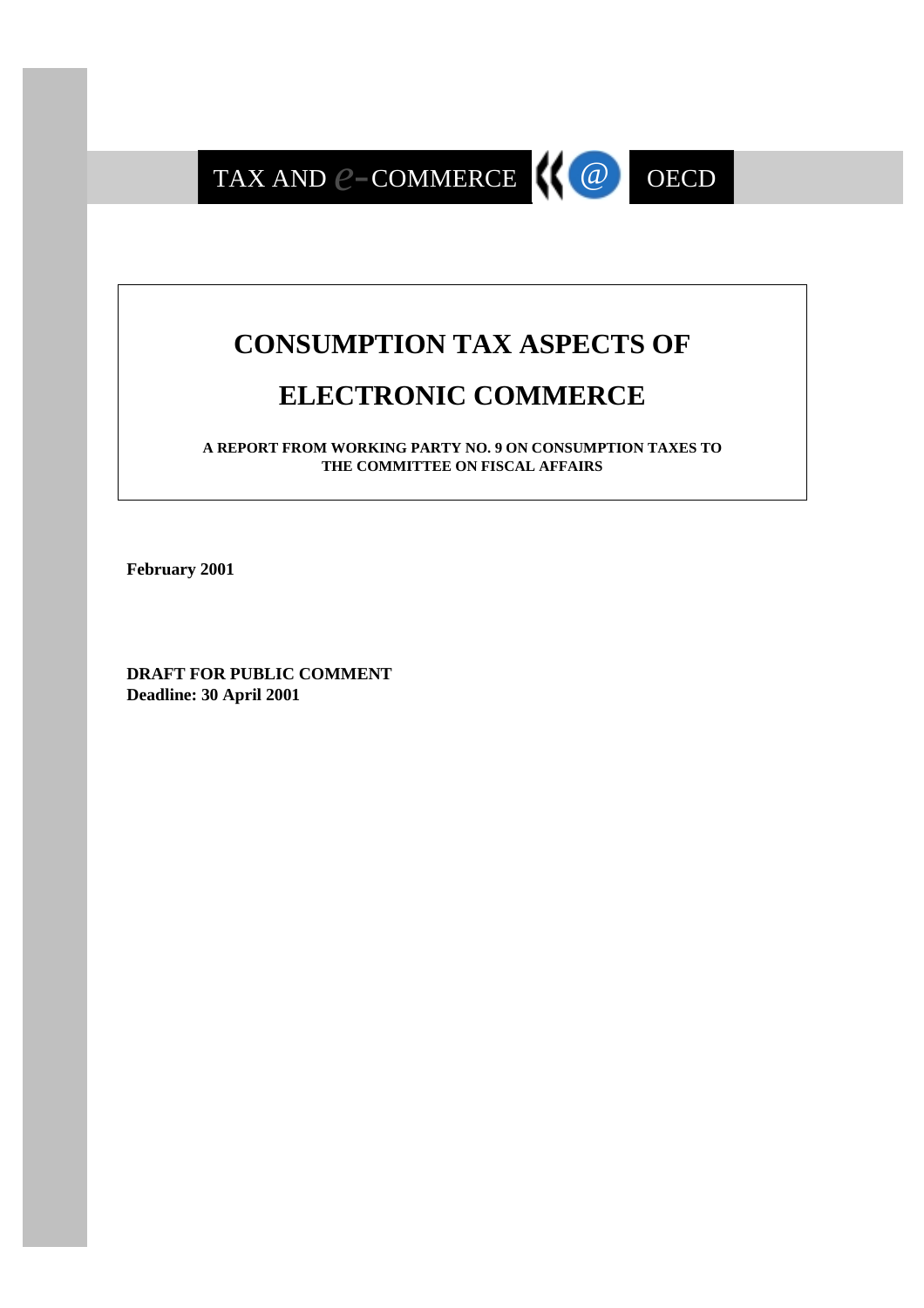## **NOTE BY THE SECRETARIAT**

1. This report details the work of the Working Party No. 9 on Consumption Taxes over the past two years on the consumption tax aspects of electronic commerce. **The Working Party's principal conclusions and recommendations are summarised in Section II of the Report.**

2. The Committee on Fiscal Affairs has:

- − **Endorsed the report**, noting in particular the terms of the emerging conclusions and draft Guidelines.
- − **Approved the publication** of the report for a period of public comment.
- − **Mandated the Working Party** to take forward that work, and to submit to the CFA in June 2001:
	- A summary and review of reactions to this report, particularly following the Montreal Conference (4-6 June 2001).
	- Guidelines, and associated recommended approaches to their application, for formal approval by the Committee.
	- A comprehensive status report on the progress of the further work programme.

3. Comments are invited on this report **before 30 April 2001**, and may be sent to **Mr. Jeffrey Owens**, Head of Fiscal Affairs (daffa.contact@oecd.org).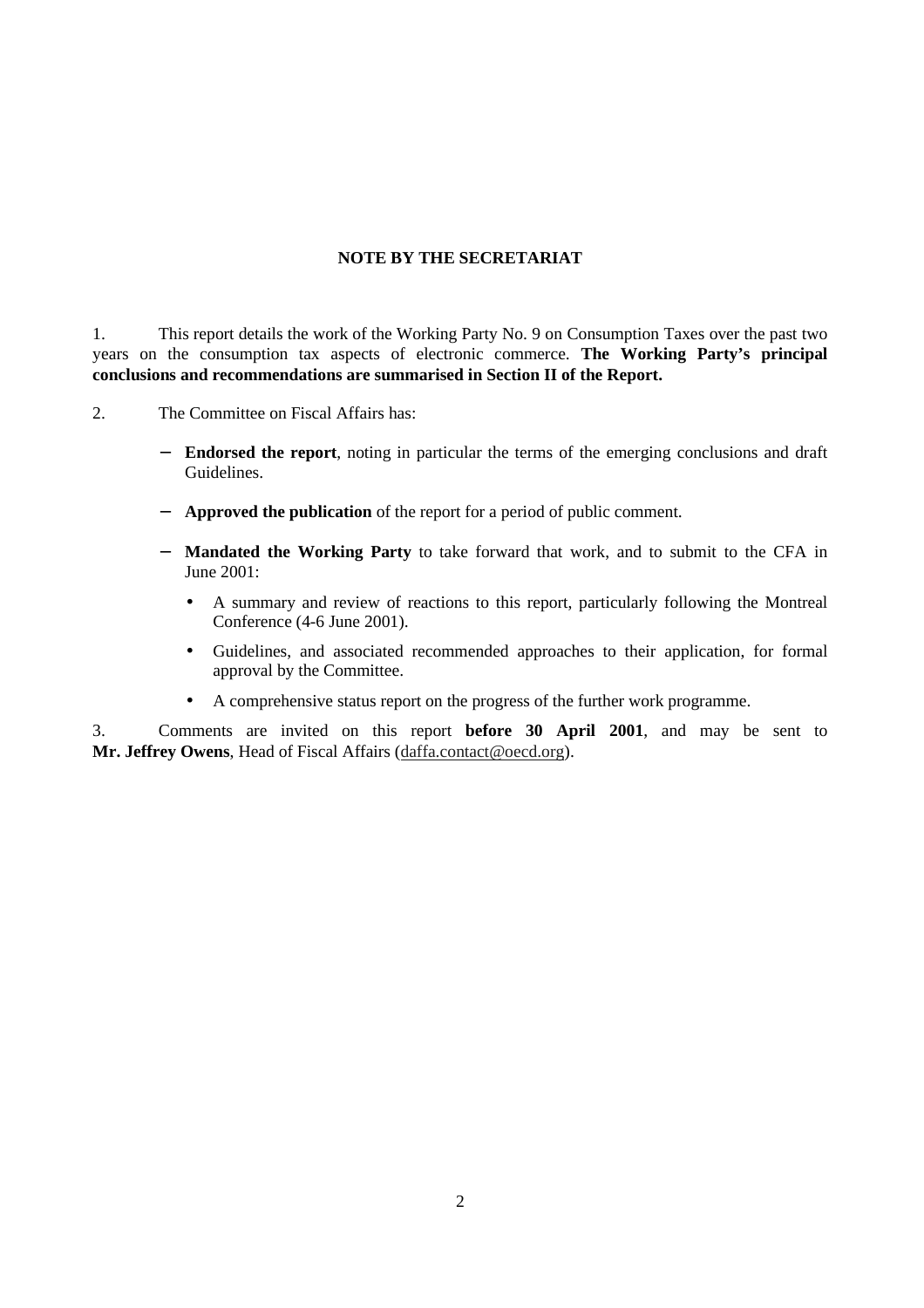## **CONSUMPTION TAX ASPECTS OF ELECTRONIC COMMERCE:**

# **A REPORT FROM WORKING PARTY NO. 9 ON CONSUMPTION TAXES TO THE COMMITTEE ON FISCAL AFFAIRS**

## **TABLE OF CONTENTS**

| A.              | Guidelines on the definition of the place of consumption |  |
|-----------------|----------------------------------------------------------|--|
| <b>B.</b>       | Recommendations on collection mechanism options          |  |
| $C_{\cdot}$     | Related issues                                           |  |
| $\bullet$       | International administrative co-operation                |  |
|                 | Dialogue with business and non-members                   |  |
|                 | Opportunities for simplification                         |  |
|                 | Further work                                             |  |
|                 | Publication of report                                    |  |
|                 |                                                          |  |
| A.              |                                                          |  |
| <b>B.</b>       |                                                          |  |
| C.              |                                                          |  |
| D.              |                                                          |  |
| E.              |                                                          |  |
|                 |                                                          |  |
| <b>ANNEX I:</b> |                                                          |  |

# Consumption taxation of cross-border services and intangible property in the context of e-commerce: Guidelines on the definition of place of consumption; and Recommended Approaches to the practical application of the Guidelines .......................................................................... 24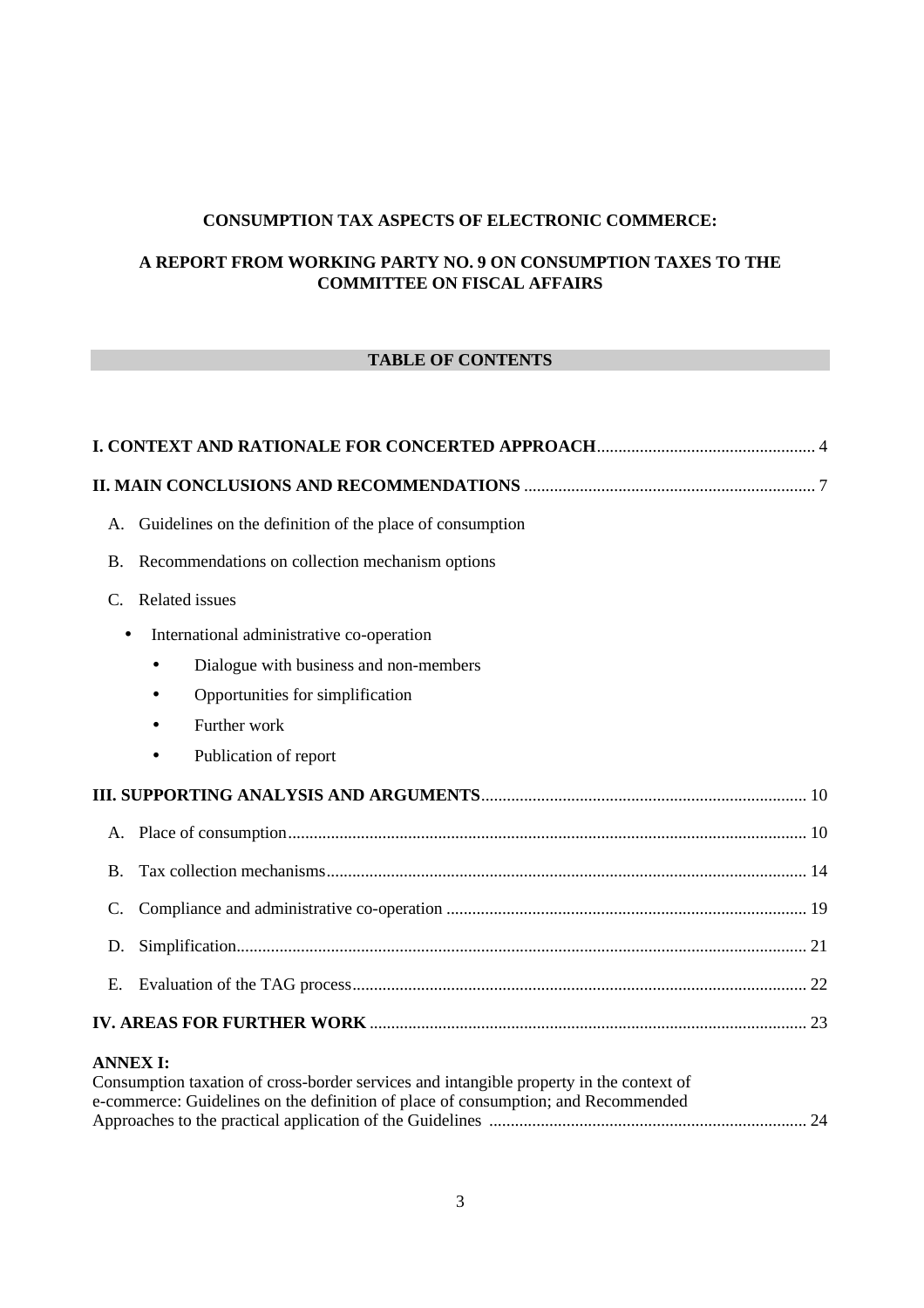# **I. CONTEXT AND RATIONALE FOR CONCERTED APPROACH**

## **Context**

1. The Committee on Fiscal Affairs' (CFA) current Programme of Work addressing the taxation aspects of electronic commerce is firmly based on the Ottawa Taxation Framework Conditions<sup>1</sup>, endorsed by Ministers in October 1998.

2. The main conclusions of the Taxation Framework Conditions are that:

- The taxation principles that guide governments in relation to conventional commerce should also guide them in relation to electronic commerce.
- The CFA believes that existing taxation rules can implement these principles. This approach does not preclude new administrative or legislative measures, or changes to existing measures, relating to electronic commerce, provided that those measures are intended to assist in the application of the existing taxation principles, and are not intended to impose a discriminatory tax treatment of electronic commerce transactions.
- The application of these principles to electronic commerce should be structured to maintain the fiscal sovereignty of countries, to achieve a fair sharing of the tax base from electronic commerce between countries and to avoid double and unintentional non-taxation.
- The process of implementing these principles should involve an intensified dialogue with business and with non-member economies.

3. The broad taxation principles which should apply to electronic commerce, as identified in the Taxation Framework Conditions, are:

## *Neutrality*

i) Taxation should seek to be neutral and equitable between forms of electronic commerce and between conventional and electronic forms of commerce. Business decisions should be motivated by economic rather than tax considerations. Taxpayers in similar situations carrying out similar transactions should be subject to similar levels of taxation.

## *Efficiency*

ii) Compliance costs for taxpayers and administrative costs for the tax authorities should be minimised as far as possible.

## *Certainty and simplicity*

iii) The tax rules should be clear and simple to understand so that taxpayers can anticipate the tax consequences in advance of a transaction, including knowing when, where and how the tax is to be accounted.

<sup>-</sup>1. See <http://www.oecd.org/daf/fa/E-com/framework.pdf> for a copy of "Electronic Commerce: Taxation Framework Conditions".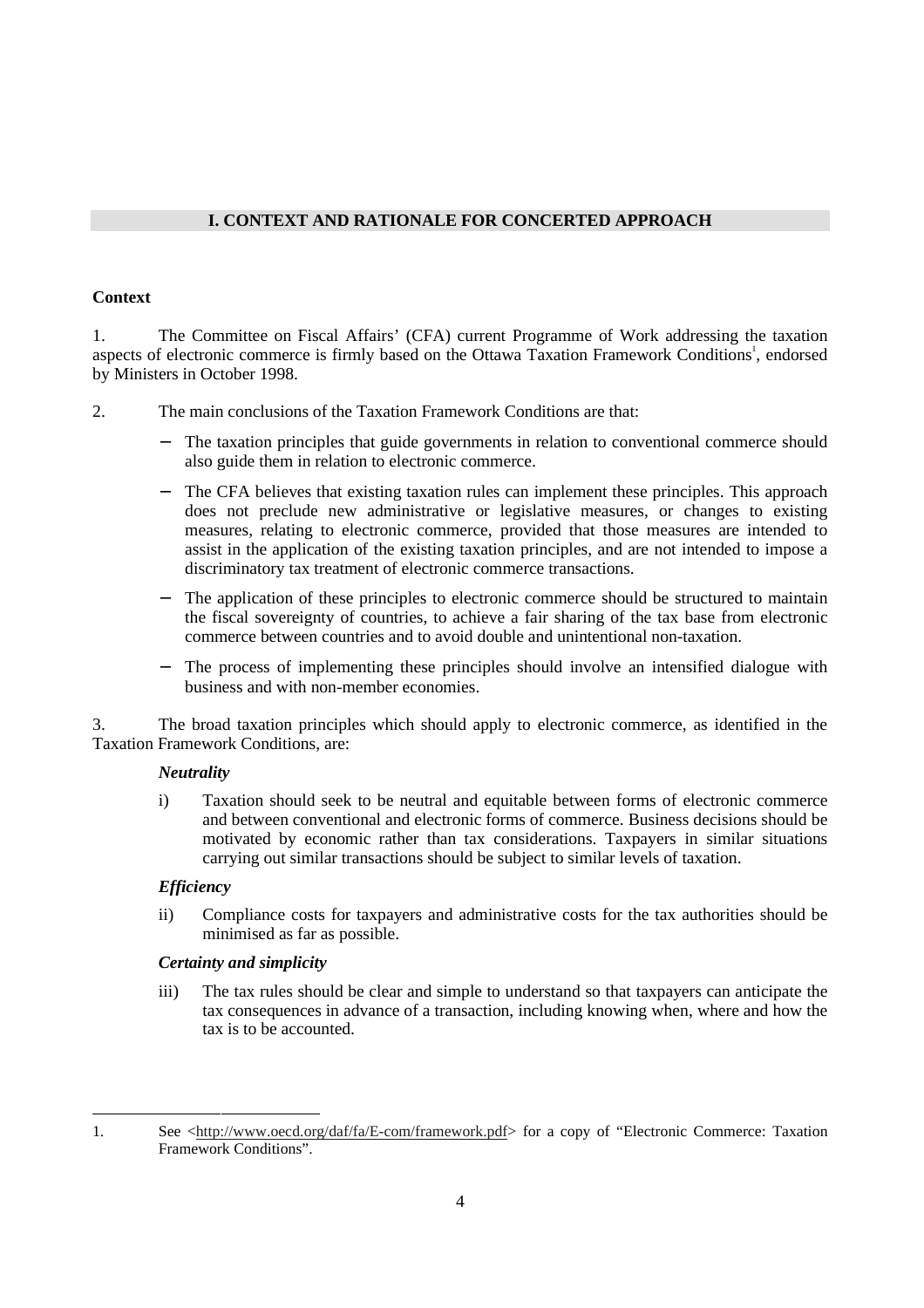## *Effectiveness and fairness*

iv) Taxation should produce the right amount of tax at the right time. The potential for tax evasion and avoidance should be minimised while keeping counter-acting measures proportionate to the risks involved.

## *Flexibility*

v) The systems for taxation should be flexible and dynamic to ensure that they keep pace with technological and commercial developments.

4. In its work, the Working Party No. 9 on Consumption Taxes (the "Working Party") has consistently sought to achieve a balance between all these principles. It recognises that there are circumstances in which the principles may compete, and that government and business may have different views on what the balance and priority of their application should be in particular contexts. This underlies the importance of government-business dialogue. The business community places a particular focus on neutrality in certain cases, seeing this as a priority principle which should inform the reading of all the others. The Working Party, while mindful of that particular business focus and determined to foster consensus wherever possible, nonetheless believes it important to give due weight to all the principles, recognising that they form a package.

5. In the field of consumption taxes, the core elements of the Taxation Framework Conditions were developed as follows:

- − Rules for the consumption taxation of cross-border trade should result in taxation in the jurisdiction where consumption takes place and an international consensus should be sought on the circumstances under which supplies are held to be consumed in a jurisdiction.
- − For the purpose of consumption taxes, the supply of digitised products should not be treated as a supply of goods.
- Where business and other organisations within a country acquire services and intangible property from suppliers outside the country, countries should examine the use of reverse charge, self-assessment or other equivalent mechanisms where this would give immediate protection of their revenue base and of the competitiveness of domestic suppliers.
- − Countries should ensure that appropriate systems are developed in co-operation with the World Customs Organization (WCO) and in consultation with carriers and other interested parties to collect tax on the importation of physical goods, and that such systems do not unduly impede revenue collection and the efficient delivery of products to consumers.

## **Working Party No. 9 Programme of Work**

6. Following the 1998 Ottawa Ministerial Conference, a new work programme on consumption tax aspects of electronic commerce was established by Working Party No. 9 and approved by the CFA in January 1999, as part of its consolidated work programme on electronic commerce.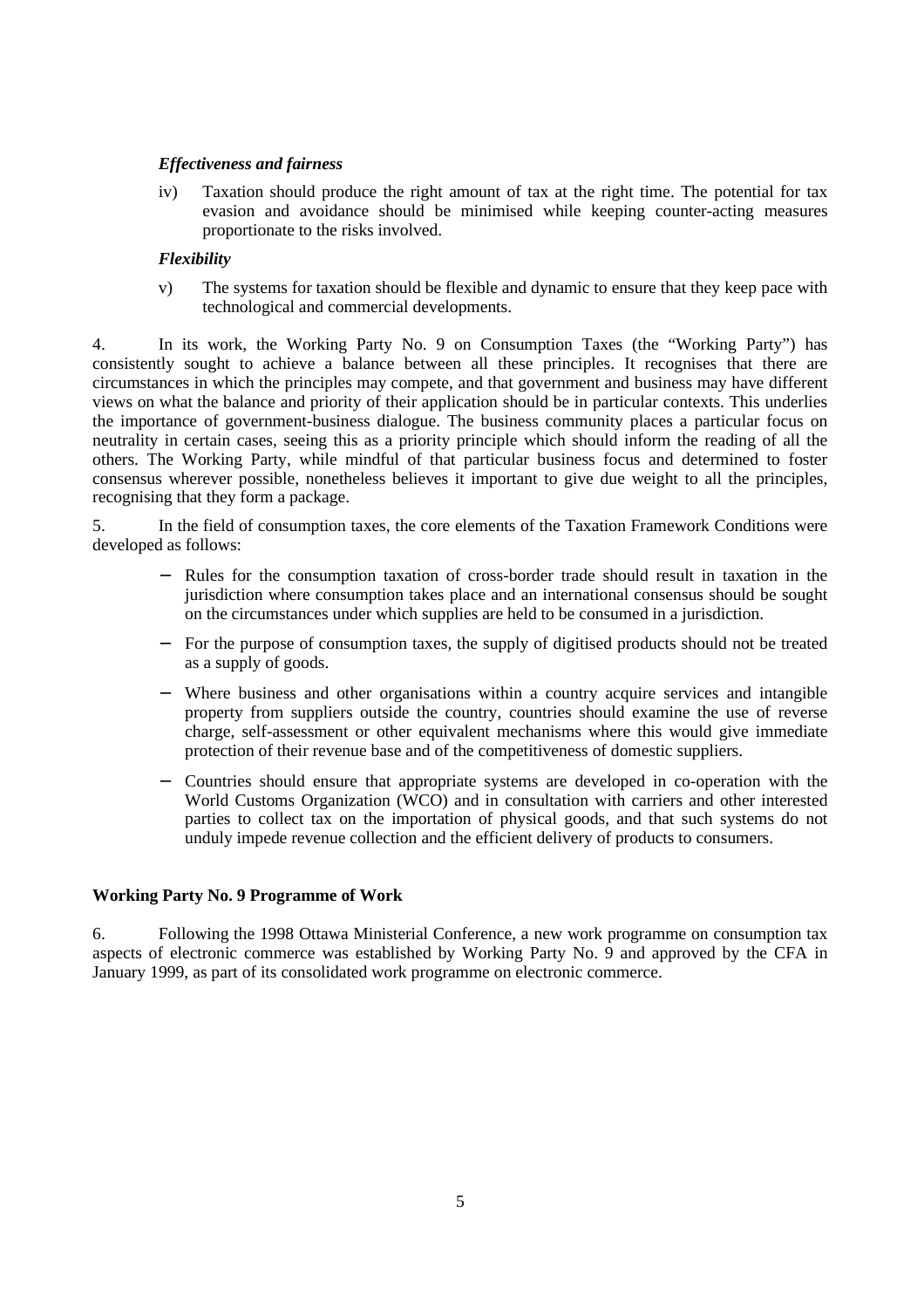#### **Working Party No. 9 Sub-Group on Electronic Commerce**

7. To progress these aspects of the post-Ottawa agenda, Working Party No. 9 created a Sub-group on Electronic Commerce.<sup>2</sup> Working to a mandate which the Working Party approved in February 1999, the Sub-group focussed on three major areas of analysis: the practical application of the principle of taxation in the place of consumption; the analysis of different tax collection mechanisms; and the examination of the possibilities for taxpayer and consumer identification, access to information and administrative simplification. In addition to the core foundation of the Taxation Framework Conditions, the Sub-group drew on the various implementation options identified in the companion document "Electronic Commerce: A Discussion Paper on Taxation Issues"<sup>3</sup> (which was also released at the time of the Ottawa Ministerial Conference in 1998).

8. The Sub-group and Working Party also benefited from the input of two of the five Technical Advisory Groups (TAGs), one considering tax policy and administrative issues (Consumption Tax TAG), the other (jointly supervised with the Forum on Strategic Management) advising on technology issues (Technology TAG). This Report reflects the conclusions of the Working Party, and makes specific reference to the input, advice and recommendations of the TAGs. (The reports submitted by the two TAGs are available separately.<sup>4</sup>)

<sup>-</sup>2. The members of the Sub-group are: Australia, Canada (Chair), France, Germany, Ireland, Italy, Japan, Korea, Norway, the Netherlands, Sweden, Switzerland, United Kingdom, United States, European Commission and Singapore.

<sup>3.</sup> See <http://www.oecd.org/daf/fa/E-Com/discusse.pdf>.

<sup>4.</sup> See <http://www.oecd.org/daf/fa> for a link to the "Report by the Consumption Tax TAG" and the "Report by the Technology TAG".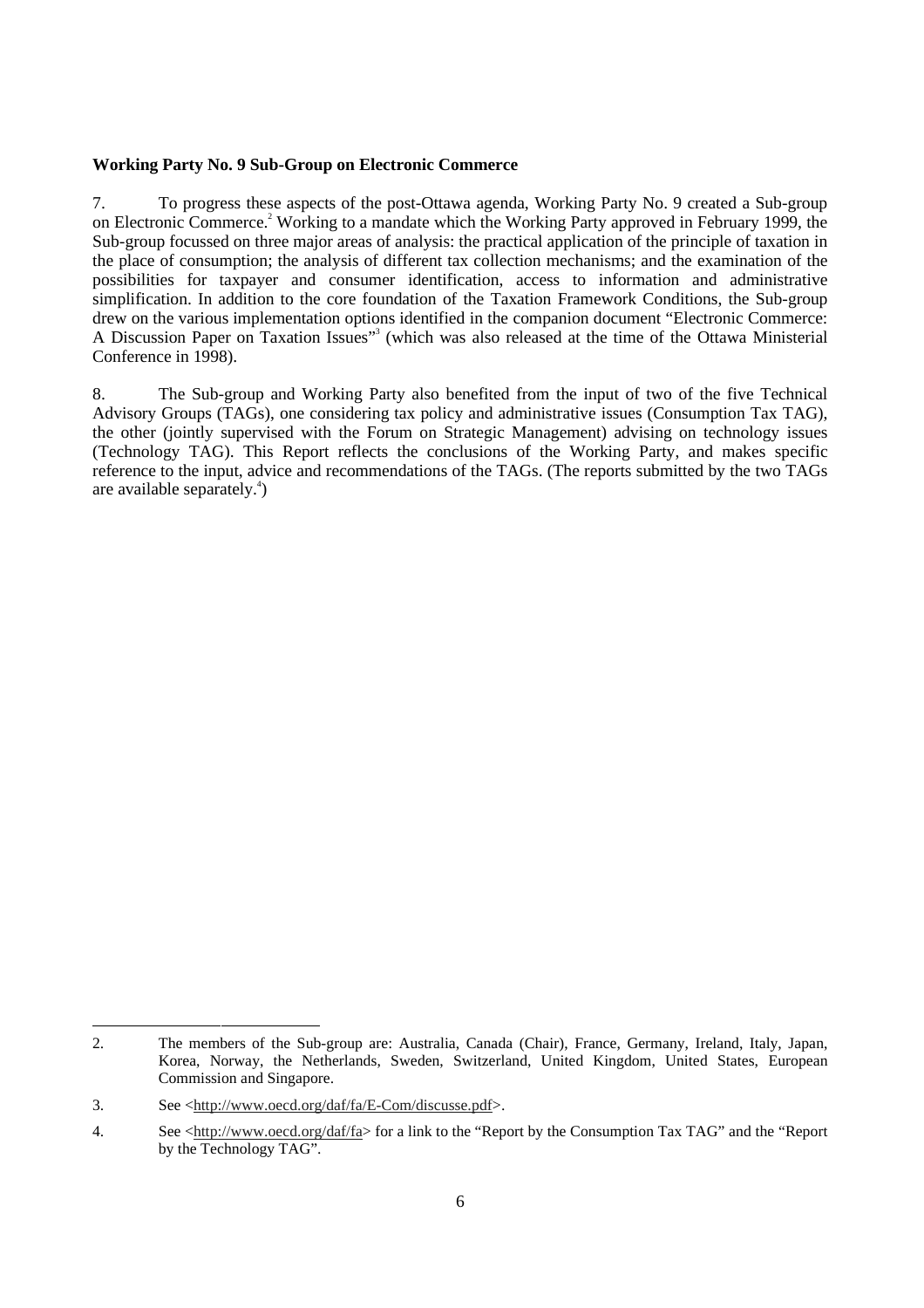## **II. MAIN CONCLUSIONS AND RECOMMENDATIONS**

#### **Introduction**

9. Based on the detailed analytical work undertaken by its Sub-group on Electronic Commerce, the main conclusions and recommendations of the Working Party, at this stage of the process, are set out in paragraphs 10-17 below. Draft Guidelines on the place of consumption for the purposes of consumption taxation of cross-border services and intangible property, and recommended approaches to the practical application of the Guidelines, are attached as Annex I.

#### **A. Guidelines on the definition of the place of consumption**

10. The practical implementation of the Taxation Framework Conditions, as they relate to consumption taxation of international cross-border electronic commerce, can indeed be successfully pursued through the application of the principle of taxation in the place of consumption. Existing arrangements in relation to international trade in goods (for example, collection of tax due at importation) currently meet the needs of governments in terms of effective tax collection, although there is a recognised need to maintain efforts to simplify and streamline such systems (so as, in particular, to accommodate the growth in the volume of such traffic). There is, however, a specific need to address the international treatment of cross-border trade in services and intangible property, according to the following principles:

- i) The application of the Taxation Framework Conditions to international trade in services and intangible property can best be achieved by: *(1)* defining the principle of taxation in the place of consumption more clearly, and *(2)* identifying collection mechanisms that can support the practical operation of that principle.
- ii) This principle should therefore be expressed in the form of OECD "Guidelines on the Definition of the Place of Consumption for Consumption Taxation of Cross-Border Services and Intangible Property". The Working Party has developed a draft of such Guidelines (see Annex I, Part A).
- iii) Such Guidelines should define the place of consumption (and so of taxation) by reference, for business-to-business (B2B) transactions, to the jurisdiction in which the recipient has located its business presence, and, for business-to-consumer (B2C) transactions, by reference to the recipient's usual jurisdiction of residence. Further work is required on appropriate means of verifying the latter.

#### **B. Recommendations on collection mechanism options**

- 11. The most viable collection mechanisms to support the practical application of such Guidelines lie:
	- i) In a reverse charge or a self-assessment mechanism for B2B transactions; and
	- ii) In the near term (pending adoption of technology-facilitated options), in some form of registration-based mechanism for B2C transactions. The latter has its shortcomings (see paragraph 15 below) and there is a recognised need to promote simplified approaches to registration of non-resident suppliers.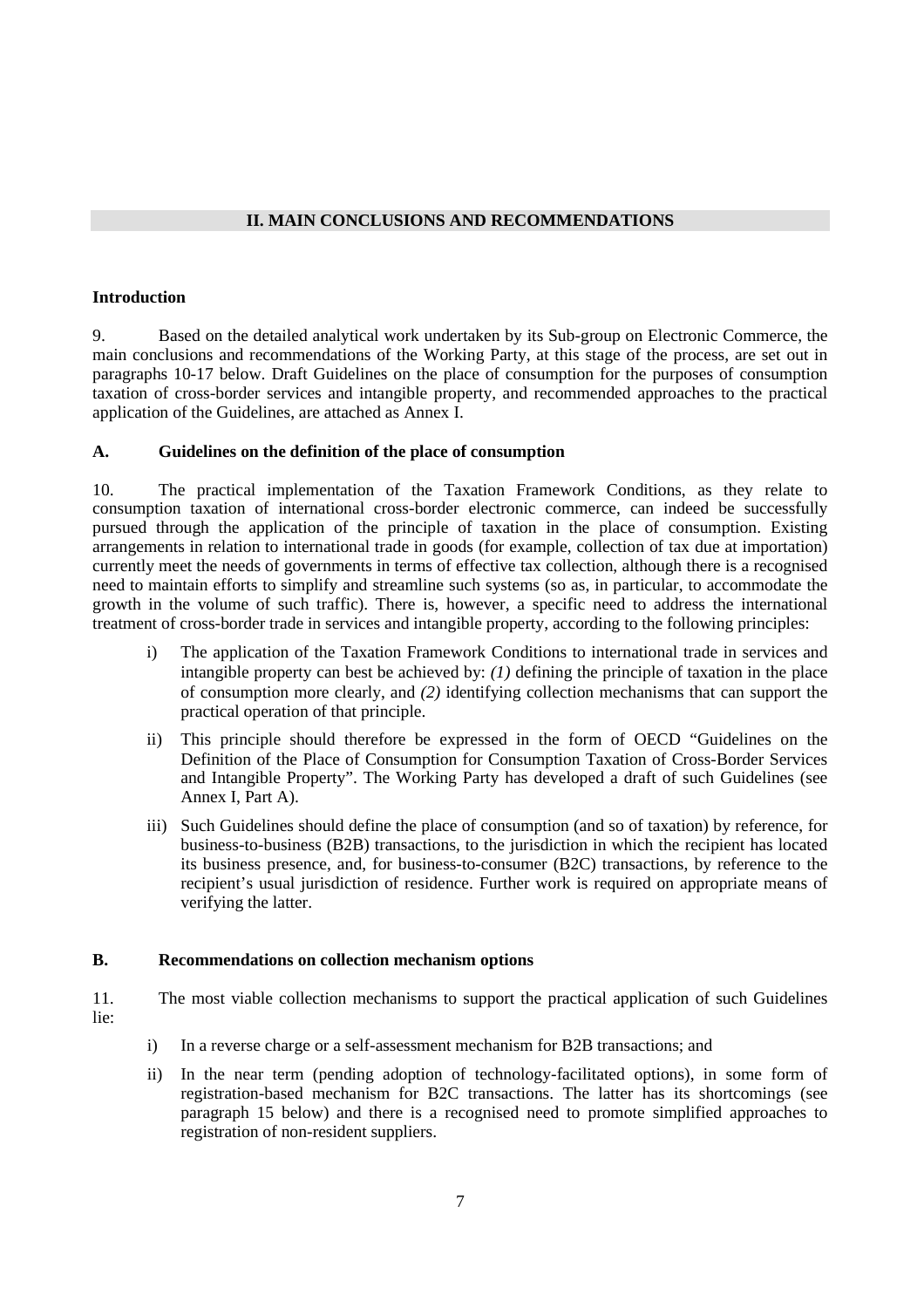The Working Party has developed draft recommendations on the practical application of the principle of taxation in the place of consumption (see Annex I, Part B).

12. In the medium term, particularly in the context of collection mechanisms for B2C transactions, technology-based options (of which there are several variants, including some which would rely on a trusted third party and/or the use of digital certificates) offer genuine potential. More detailed examination of this potential, and how best governments can support and utilise it, both to facilitate compliance and simplification, is an important field of further work which the Working Party recommends that it should undertake with urgency in 2001. The Working Party recognises that achieving this is a dynamic process as it would require certain changes in the existing and evolving systems, both in the public and private sectors. The Working Party therefore recognises that in its further work, active co-operation with the business community (developing upon, for example, the advice which has been submitted by the Technology TAG), and with other international groups setting or co-ordinating standards concerning electronic commerce, will be indispensable.

## **C. Related issues**

#### *International administrative co-operation*

13. The dramatic growth in cross-border e-commerce presents new international challenges for indirect tax authorities, underlining, in particular, the need for substantially greater levels of international administrative co-operation. Drawing upon work undertaken to date under the auspices of the CFA, the Working Party intends to examine this issue in more detail during 2001 and to identify practical steps that can be taken and/or promoted to enhance such administrative co-operation.

#### *Dialogue with business and non-members*

14. The dialogue with the business community and non-members, as part of the post-Ottawa process, has proved valuable, particularly in identifying current and emerging business models and practices. Such dialogue should continue as part of ongoing work on selected issues. The business community is broadly supportive of the emerging conclusions in this Report (particularly in relation to the definition of place of consumption and the recommended use of self-assessment/reverse charge mechanisms for B2B transactions). The business community is concerned to ensure that taxation-related measures do not hamper the growth of electronic commerce, and that they take proper account of such important issues as consumer privacy. It remains concerned about the potential compliance burdens that a registration model for B2C transactions might entail; and the lack, more generally, of technological tools which can immediately and robustly support any of the tax collection models which have been examined. The business community believes that only partnerships with government will lead to viable compliance models that both ensure the integrity of the tax system and are cost effective. It remains committed to continued co-operation with governments to this end.

## *Opportunities for simplification*

15. The Working Party recognises the important role that simplification can play in addressing business concerns, minimising compliance costs and reducing administrative costs. In terms of B2B transactions the endorsement of a reverse charge/self-assessment approach results in significant simplification for suppliers. Additionally, the Working Party recognises the advantages of some form of simplified approach to registration as advocated by the business community. It recognises too the desire of the business community to see some practical steps toward simplification of some elements of the international indirect tax regime (for example, facilitation of cross-border electronic invoicing). A number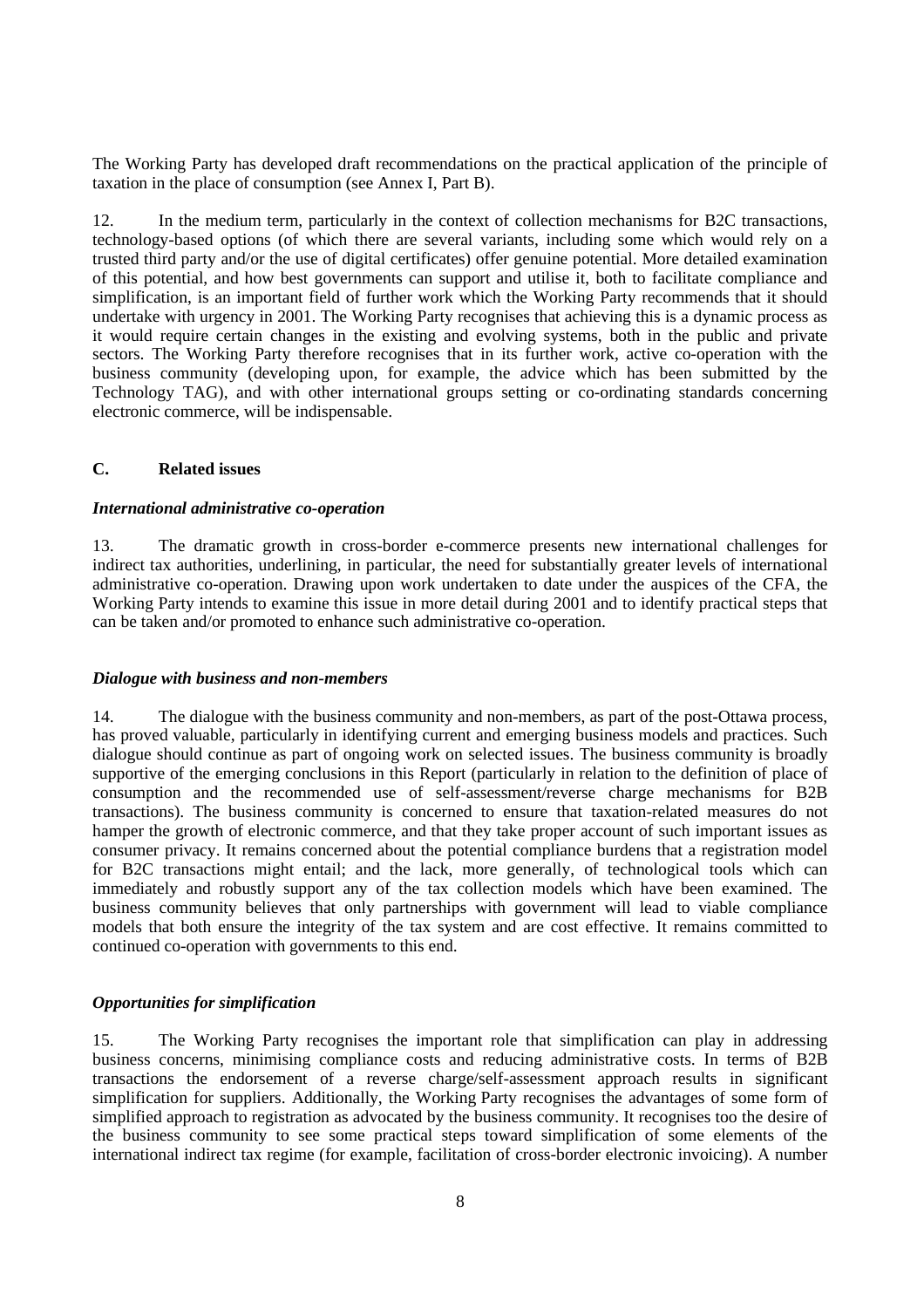of such options for simplification have been identified and require further work. The Working Party recommends that it undertake such work (in close co-operation with the business community) to prioritise simplification options and to identify those that require and merit co-ordinated international action to facilitate their effective operation.

#### *Further work*

- 16. The Working Party recommends that further work be undertaken in several fields. These include:
	- i) Practical and effective means of verification of the declared jurisdiction of residence in B2C transactions (in the context of paragraph 10 iii) above).
	- ii) Practical and effective means of verifying the status of the recipient (business/consumer).
	- iii) The role of registration thresholds in minimising compliance requirements of non-resident suppliers.
	- iv) The relative feasibility of technology-based collection mechanisms (paragraph 12 above); and the use of "intelligent networks", as well as tools and standards (such as XML), to facilitate collection and remittance.
	- v) Practical measures to promote international administrative co-operation (paragraph 13 above).
	- vi) Simplification options and initiatives (paragraph 15 above).
	- vii) Compliance-related issues, in conjunction with the Forum on Strategic Management, focusing on areas of risk to effective tax collection.
	- viii) The longer term possibility of the expansion of technology-based mechanisms toward systems that would deal with not only services and intangible property but with a larger set of transactions (*i.e.* goods and services more generally), and so provide a more comprehensive solution for both business and governments.

#### *Publication of report*

17. Subject to the CFA's approval, the Working Party recommends that this report should be published for a period of public review, inviting comments, for example, on the emerging conclusions. The report would also benefit from the discussion at the Montreal Global Conference, "Tax Administrations in an Electronic World", in early June 2001. Taking account of such additional inputs, and in the light of further dialogue with business, the Working Party would then revise the report to reflect definitive proposals and recommendations and submit it to the Committee's next meeting at the end of June 2001.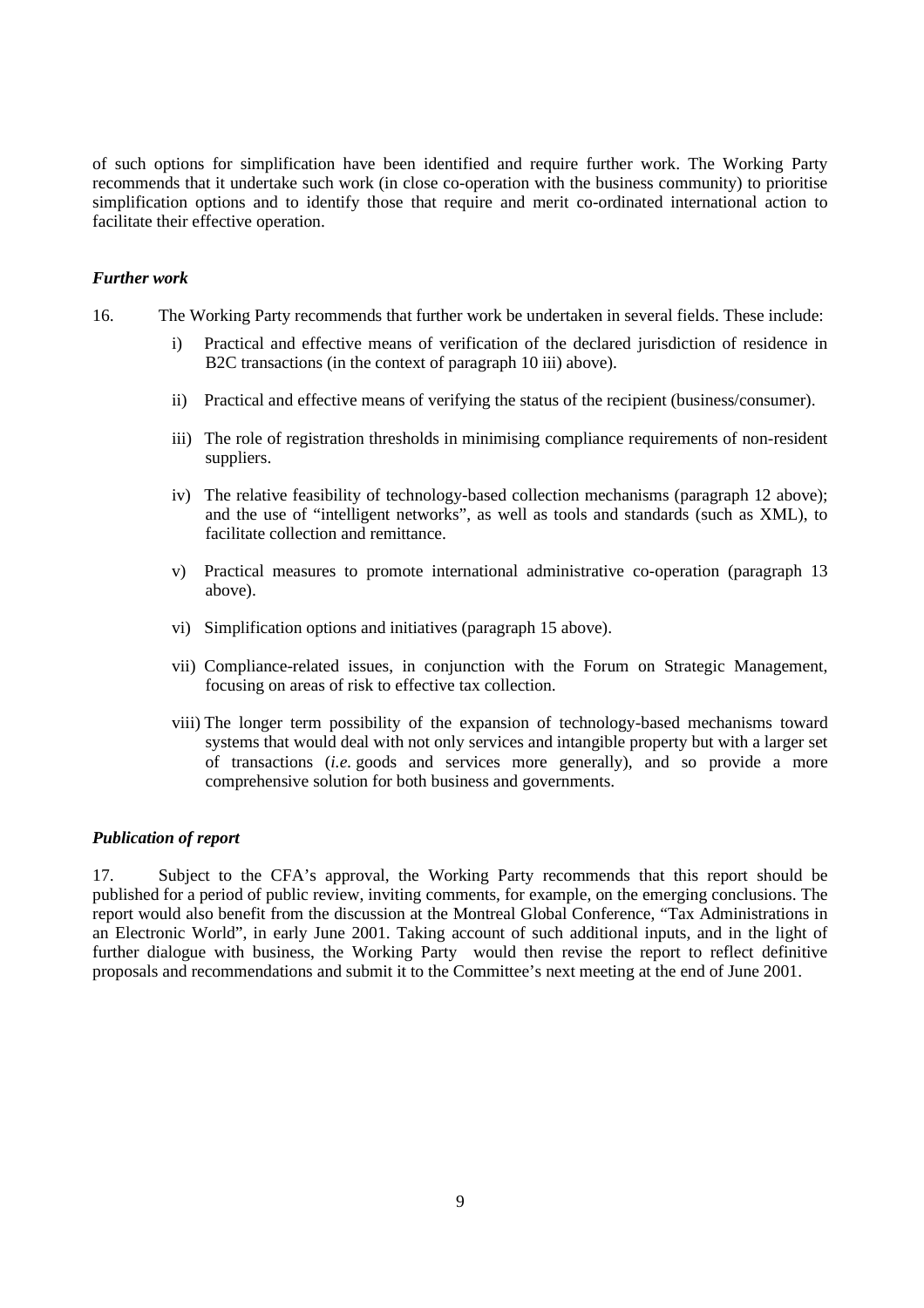## **III. SUPPORTING ANALYSIS AND ARGUMENTS**

### **Introduction**

18. The discussion in this section relates only to consumption taxes at the national level. Sub-national tax regimes were recognised but not considered in detail. Attention should be given to these issues, in the international context, by authorities responsible for consumption tax systems.

19. This report focuses on cross-border supplies of services and intangible property capable of delivery from a remote location. Existing tax collection mechanisms in place to deal with the taxation of international trade in goods operate effectively, although there is an accepted need to maintain efforts (and, in particular, to support the WCO's work) to simplify and streamline such systems, so as to cope with the significant growth, driven by electronic commerce, in the volume of such traffic.

#### **A. Place of consumption**

### *Context*

20. The Taxation Framework Conditions concluded that the consumption tax rules for cross-border electronic commerce trade should result in taxation in the jurisdiction in which consumption takes place. Taxation at the place of consumption promotes certainty and prevents double taxation or unintentional non-taxation where two jurisdictions employ non-compatible place of taxation rules (*i.e.* at source and at destination). Equally important, tax at the place of consumption will serve to create a level playing field and is thus more neutral within and amongst conventional and electronic forms of commerce.

21. The Taxation Framework Conditions also directed revenue authorities to work through the OECD to identify concrete steps to implement the Taxation Framework Conditions and to consider the feasibility and practicality of those steps, including reaching agreement on a definition of the place of consumption, and on internationally compatible definitions of services and intangible property. The result of this analysis has been distilled into Guidelines on the definition of the place of consumption for cross-border services and intangible property.

## *Analysis*

22. The place of consumption for the cross-border supply of conventional goods (*e.g.* a compact disk) can be based on the recipient's address for delivery. If tax is not otherwise payable then appropriate customs systems can collect tax on the importation of physical goods without unduly impeding revenue collection and the efficient delivery of products to consumers. Moreover, due diligence by the supplier and verification by revenue authorities is relatively simple. (Systems development by, for example, "fast parcel" carriers, are improving this position further.)

23. In contrast, where products are digitally downloaded or electronically delivered via the Internet, there is no physical delivery address for the supplier to rely upon and this therefore has the potential to create difficulties for revenue authorities as well as for suppliers (*e.g.* corroborating the "export" of a product, and so its exemption from tax).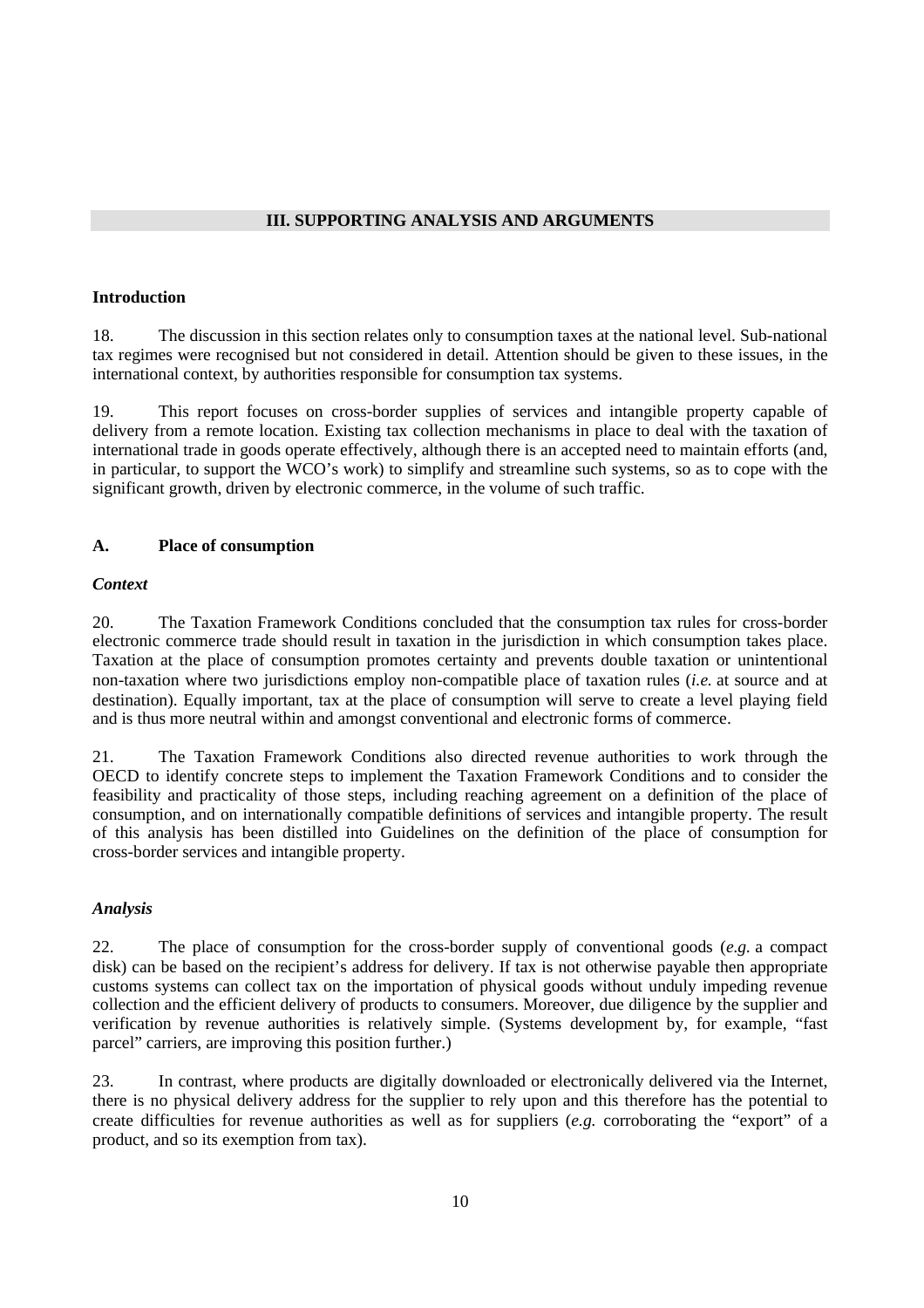24. Services may be broadly categorised as those that are either *tangible,* where the place of consumption can be readily identified, or those that are *intangible,* where the place of consumption may be uncertain. While this categorisation is not a technical one, it helps to illustrate how, in relation to certain transactions, difficulties in determining the place of consumption can arise.

25. Examples of *tangible services* include services relating to specific areas of land, including buildings (estate agents, hotel accommodation, and architects); transport (including related services such as handling); and services relating to physical performance (sporting events, concerts, hairdressing services, and restaurants). Each of these services are either physically performed or take place at an identifiable location and may therefore be said to be consumed at that location. Therefore, determining the place of consumption for tangible services can often be defined as the jurisdiction where the service is actually performed.

26. Examples of *intangible services* include consultancy, accountancy, legal and other "intellectual" services; banking and financial transactions; advertising; transfers of copyright; provision of information; data processing; broadcasting; and telecommunications services. These services cannot readily be seen to be physically performed or to take place at a particular location and are often deemed to be consumed where the provider or customer is located. Any services capable of electronic delivery (including many of those above) are similarly intangible and therefore represent a challenge in defining a practical consumption test. Other types of intangible services will, no doubt, be developed as technology advances.

27. The Working Party's work to date has mainly focused on the issue of taxing intangible services and property set against the Taxation Framework Condition of taxation at the place of consumption. Taxation at the place of consumption should, from an international point of view, lead to an equivalent burden of consumption taxes on the same products in the same market. The business members of the Consumption Tax TAG agree on this principle. With that perspective in mind, identifying an efficient definition of consumption was key to this task.

## *Pure definition of consumption*

28. Under a pure consumption test, intangible services would be defined as consumed in the place where the customer actually consumes or uses the services (irrespective of the contract, payment, beneficial interest, or the location of the supplier or customer at the time of the supply). With a pure definition of consumption, tax should in principle accrue to the country in which the actual consumption takes place  $-$  for all transactions, whether business-to-business<sup>5</sup> or business-to-consumer.

29. However, the global nature of e-commerce, combined with the mobility of present day communications, puts in question the practicability of a pure consumption test. For example, a US business contracts with a UK business customer to provide consultant services to its branches in Japan. Consumption could be said to take place in the United Kingdom where the customer's headquarters is located because the services are of benefit to the whole business, or alternatively, consumption could take place at each branch in Japan because the services are actually used there. As a second example, a French business contracts with a Canadian business to provide electronically delivered services. The staff of the Canadian business use portable computers and receive the services all over the world. Consumption would take place in whichever country the staff member actually uses the services.

30. A pure place of consumption test would, today, result in a significant, and in some cases an impossible, compliance burden for vendors (*e.g.* determining the exact place consumption and valuing

<sup>-</sup>5. In this context, "business-to-business" means transactions involving not only commercial entities but also other entities that are obliged to register and account for tax, or to be identified for tax purposes.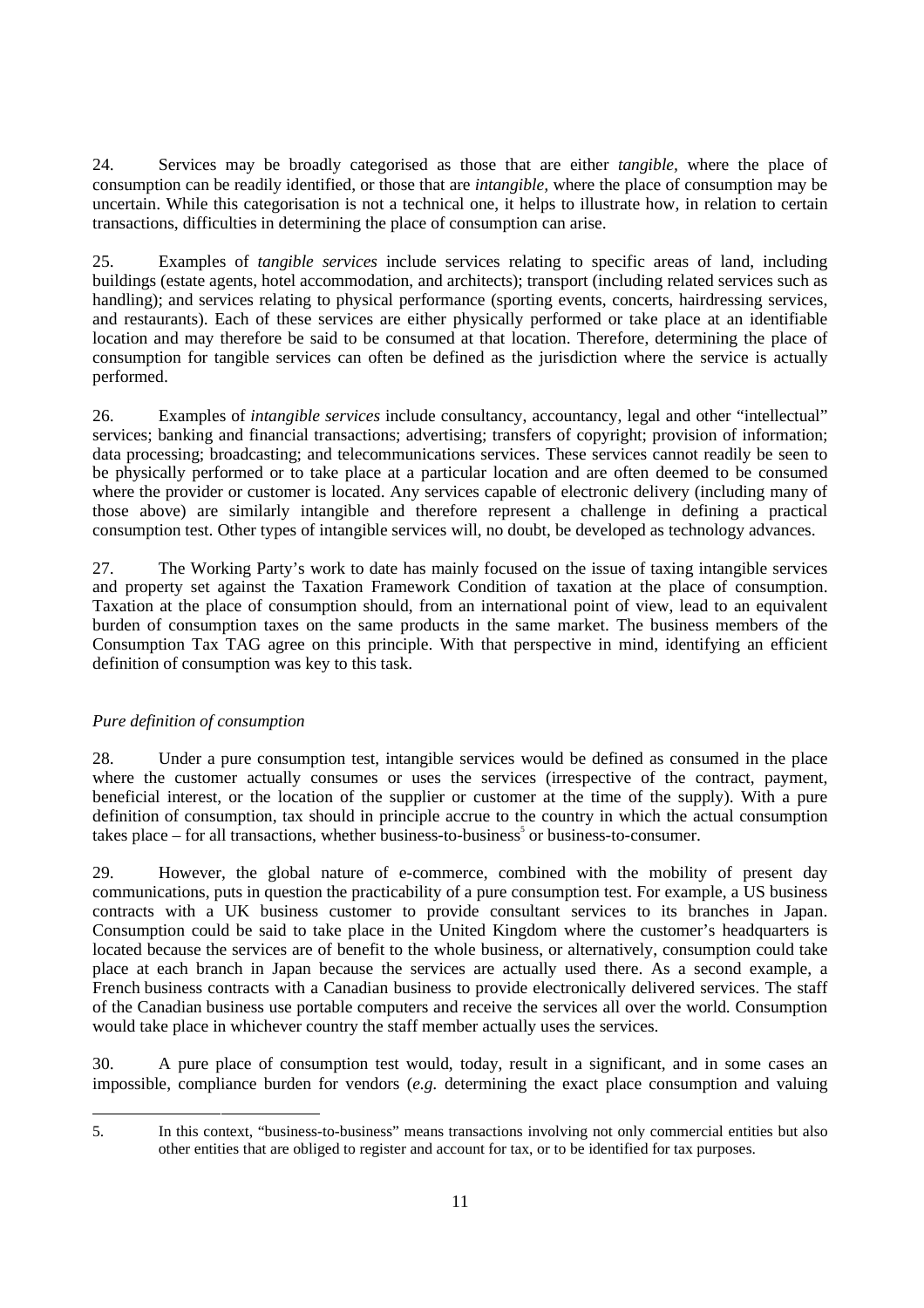consumption in multiple jurisdictions) and administrative difficulties for revenue authorities (*i.e.* identifying and verifying taxable supplies). The Technology TAG has, however, encouraged governments to remain open to a possible shift toward actual place of consumption, particularly in the light of the deployment of third generation wireless and other technological developments that may help, in the medium term, to determine the location of the consumer at the time of an on-line purchase.

#### *Practical alternatives for defining place of consumption*

31. The Working Party confirmed that the required approach should take account of the consumption principle while both ensuring certainty for businesses and tax administrations and avoiding distortion of competition through double or unintentional non-taxation. In particular, compliance burdens should be kept to a minimum and the approach should allow for easy and efficient collection by tax administrations. Unless collection burdens are kept to a minimum, compliance will suffer.

32. For B2B transactions, the Working Party reviewed a number of alternatives including the location of the supplier's profit-generating operations; place of contract; location of the customer; and location of the supplier or the recipient's business. In the latter case, the location, or "business presence", of the recipient would be an establishment to which the supply is made. This might include the headquarters, a branch, a registered office, or a seat of economic activity. Yet another approach would be to tax services where they are performed, but where they are performed in more than one place, the location of the supplier would be the deemed place of taxation. In relation to any of these approaches, specific anti-avoidance rules may be required.

33. For B2C transactions, a number of options were identified, including the recipient's permanent address or usual place (jurisdiction) of residence; their centre of vital interests; and where he/she is a national. The Working Party recognised the supplier would need to be able to identify the location and tax status of their private customer with ease and certainty. It is unlikely, however, that a supplier would ever have sufficient information to determine the private customer's "centre of vital interests" or nationality.

#### *Emerging conclusions – place of consumption*

#### *Business-to-business transactions*

34. In terms of B2B transactions, the Working Party confirms the benefits of treating intangible services as consumed where the recipient has located its business presence, and so concludes that a Guideline should be framed in these terms. The business members of the Consumption Tax TAG agree with that option, which appears to them workable and well grounded in existing practices. Where there is a choice of locations, such as a headquarters in one country and a branch in another, the business presence should be considered as the establishment (for example, headquarters, registered office or branch of the business) of the recipient to which the supply is made. In certain circumstances, revenue authorities may use a different criterion to determine the actual place of consumption to ensure that the business structure or the mobility of communications is not used to avoid taxes by routing services through temporary establishments in non-tax or low-tax jurisdictions. The business members of the Consumption Tax TAG underlined the importance of the contract in determining the applicable taxing jurisdiction.

#### *Business-to-consumer transactions*

35. The Working Party concludes that a Guideline based upon the jurisdiction in which the customer has his/her usual place of residence is the most practicable, albeit not the most theoretically pure, definition of "place of consumption" for B2C transactions. Where a consumer has more than one country of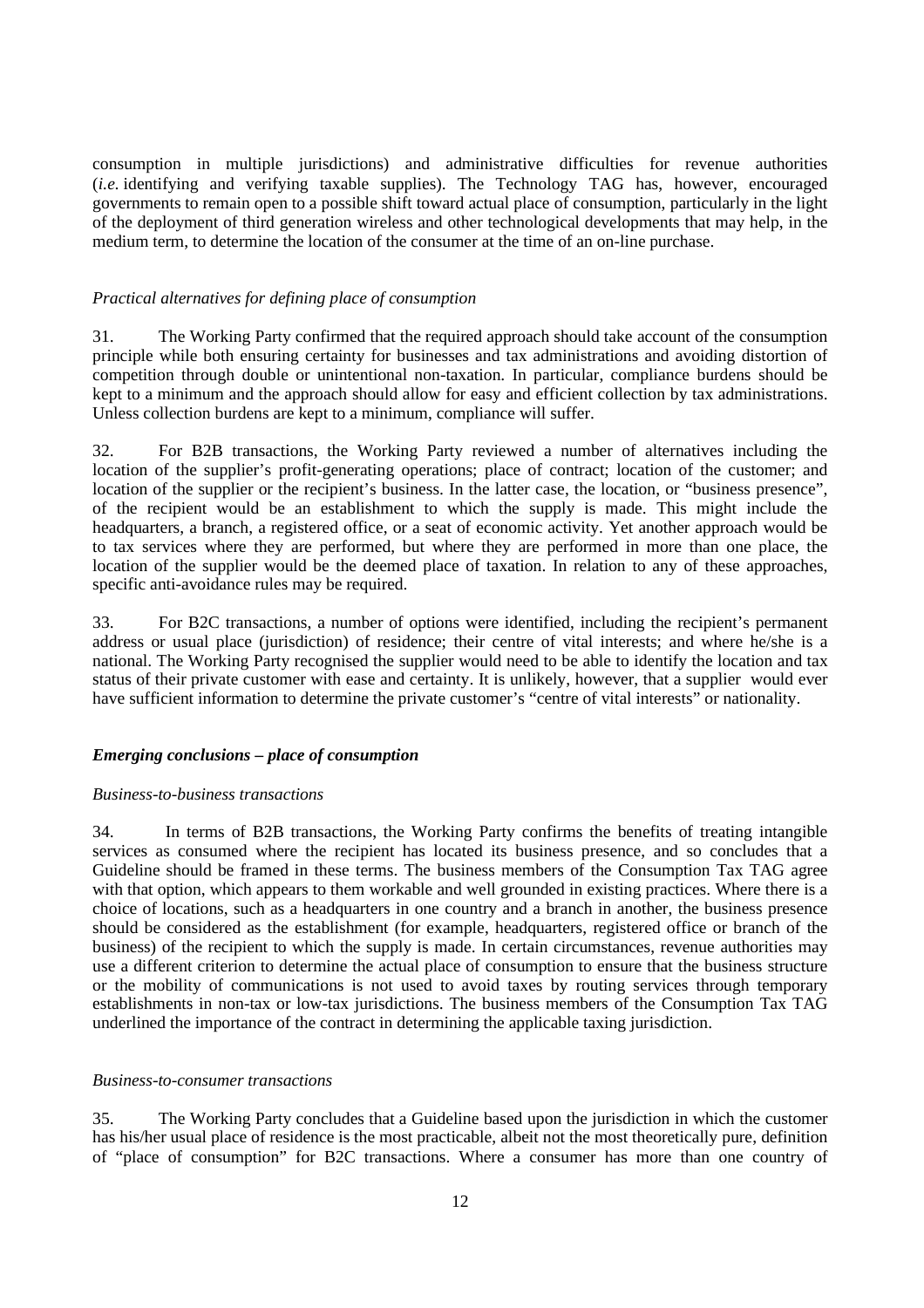residence the place of consumption should be the jurisdiction in which they spend the majority of their time. The business members of the Consumption Tax TAG consider the concept of treating the customer's normal jurisdiction of residence as the place of taxation as a significant step in achieving neutrality between e-commerce transactions and conventional forms of transactions. The Technology TAG has highlighted the significant problems which are currently presented in attempting to identify the jurisdiction of a "virtual" customer. It argues that, with the major exception of digital certificates, technology is only likely to be able to determine a consumer's location in the longer term. Hence its support for leaving open the possibility of revisiting, in the longer term, the practical application of the place of consumption for B2C transactions.

#### *Verification*

36. Having established the place of consumption for private consumers the Working Party focused on the practicalities of determining and verifying this structure. It is important to stress that some type of verification is necessary even in circumstances where the intangible service or product is not subject to tax in the jurisdiction of the customer. In these cases the supplier may have to provide proof of "export" in order to relieve the supply of tax. This led to an analysis of a number of approaches/proxies for usual jurisdiction of residence including: jurisdiction of residence as declared by the recipient to the supplier; country of residence as evidenced by credit card information; a personal tax identification number declared by the recipient to the supplier; and identification of source server/Internet service providers. The options were assessed in terms of simplicity for business and consumers, certainty of application, effectiveness (*i.e.* whether the option would accurately reflect the place of consumption), and technological feasibility.

37. The determination of jurisdiction of residence in the context of online transactions is not without difficulty. The actual level of verification required by revenue authorities may vary depending on the nature of the transaction. In some instances, there may still be a billing address (*e.g.* for a subscription service) to which a statement or bill is sent. In many cases a recipient will self-identify their country of residence (*e.g.* by way of pull-down menu). However this, on its own, is unlikely to be sufficient for the purposes of revenue authorities.

38. In its exploration of the various options by which jurisdiction might be confirmed, the Working Party was advised, in some detail, by the Technology TAG. The latter agreed that none of the technological options were sufficiently accurate to make them viable propositions at this stage, and recommended that the focus should lie on digital certificates as a medium term option which offered the most promise (in that they were in commercial deployment now; had a clear business-driven rationale if not a consumer-driven one; looked likely to develop further as an integral element of applications; and so could well meet taxation-related ends). On the basis of in-depth consultations with representatives of the credit card industry, the Technology TAG found credit card-related information to be inaccurate as evidence of jurisdiction/residence. Pursuit of this option would, in the TAG's view, be disruptive to on-line business transactions, and would only serve to encourage alternative payment methods. The Technology TAG further concluded that the use of Internet provider (IP) number tracing as a proxy for jurisdictional verification had limits in terms of its reliability and capacity to be manipulated (*i.e.* to show an incorrect IP address). That said, some government members of the TAG felt that such avenues were still worth pursuing further, as an interim, if limited, improvement in location information. Business members counselled against this, however, citing concerns about reliability, about the potential impact on transaction times, and about potentially substantial costs of implementation.

39. Business and government members of the Technology TAG and Consumption Tax TAG fully recognise the need to identify a practical short term solution to meet the needs of governments, without negatively impacting upon the ability of business to engage in on-line commerce or imposing unreasonable compliance burdens. Viable interim solutions might well not be technological – for example, they might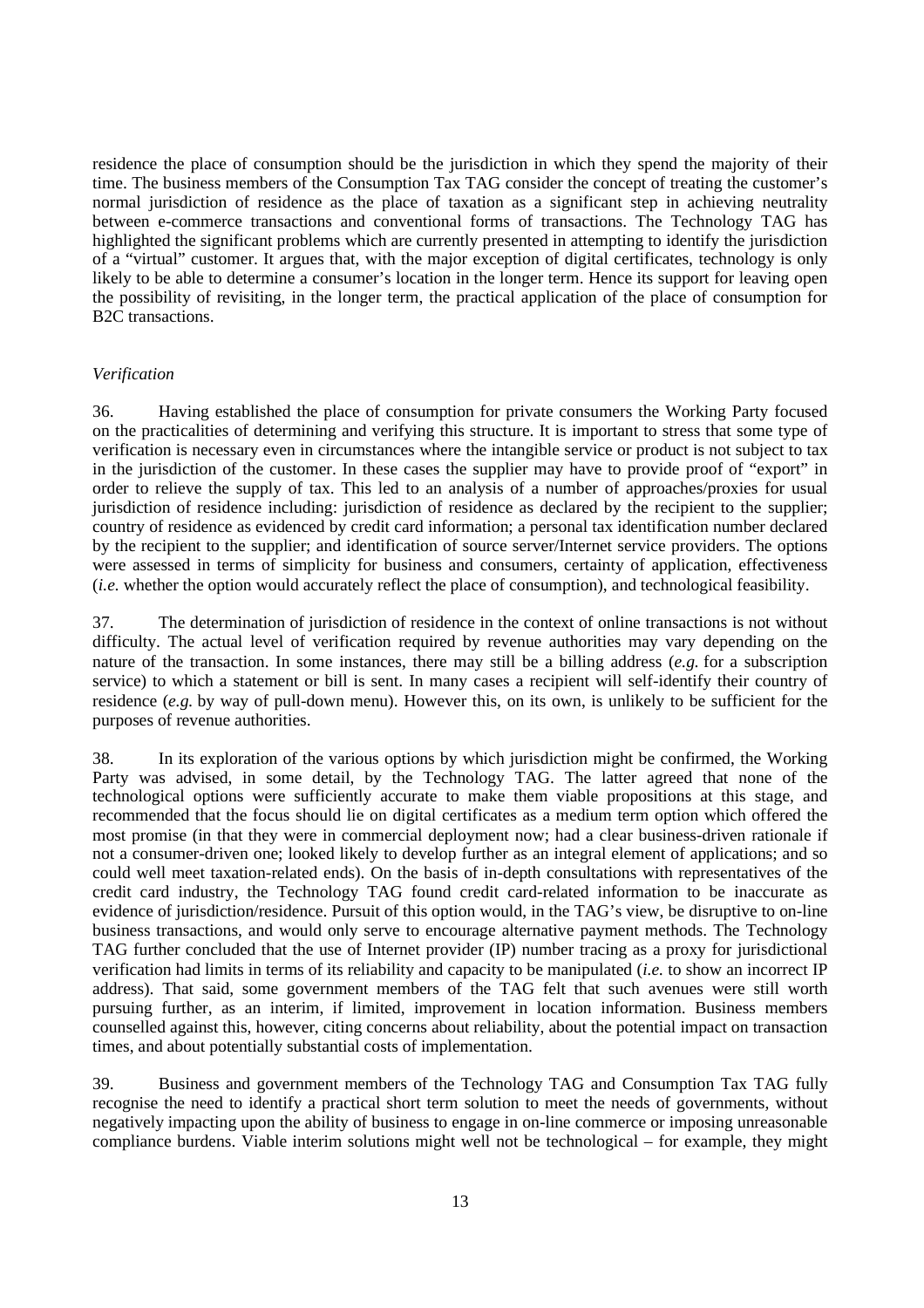rely on the use of a merchant's internal databases, or any publicly or commercially accessible data. Finally, and more generally, the Technology TAG also highlighted increasing consumer sensitivity about personal privacy and data protection, and industry responsiveness to such concerns. Commercial systems design was reflecting these concerns, and businesses were reluctant to seek to collect more information from customers than they needed for commercial purposes. This trend was also showing through in the future development of payment systems. It was important therefore that considerations such as these were fully taken into account by governments as they were exploring the verification issue further.

40. The Working Party recognises that there is no immediate, comprehensive answer to the particular question of verification of jurisdiction for B2C on-line transactions. It recognises too that this sector of e-commerce currently represents a relatively small proportion of total e-commerce, and so accepts that the response to the current "problem" must be proportionate (just as is true for collection mechanisms for this sector). It remains important therefore to seek to identify a practical and pragmatic approach in the near term pending the emergence of more fully technology-enabled methods of such verification. While mindful of the Technology TAG's advice as to the deficiencies of the technological options examined to date, the Working Party nonetheless believes that some further work should be undertaken to evaluate more critically those limitations. In particular, the Working Party wishes to satisfy itself that the limitations are such that they rule out some of the options (such as IP tracing, or credit card indicia) even as interim (and "less than perfect") arrangements. The Working Party intends to undertake this further work (to examine and evaluate various technological and non-technological options in this field) as a priority in 2001, continuing to work very closely with the business community (given, in particular, the concerns which they have registered about potential burdens and costs).

### **B. Tax collection mechanisms**

#### *Context*

41. The Taxation Framework Conditions also led the Working Party to develop and consider the feasibility and practicality of options to ensure the effective administration and collection of consumption taxes within the context of e-commerce. The results of the Working Party's work in this area to date are expressed in terms of recommended approaches to the practical application of the Guidelines. This reflects a recognition that, unlike the core place of consumption principle itself, countries may choose different collection mechanisms without creating international distortions in the marketplace.

#### *Analysis*

42. The Working Party focused on five tax collection mechanisms, including self-assessment/reverse charge, registration of non-residents, tax at source and transfer, collection by trusted third parties (such as financial intermediaries), and technology-based solutions. Each of the collection mechanisms was evaluated in terms of its *feasibility* of implementation, its *effectiveness* in capturing imported intangible services and property, its *compliance burden* for businesses, and its *administrative burden* for governments. In undertaking its analysis of these options, the Working Party benefited greatly from the advice of the Technology TAG which helpfully undertook a parallel exercise of evaluation from a specifically technological perspective.

### *i) Self-assessment / reverse charge*

43. Under a self-assessment or reverse charge system, recipients would be required to determine the tax owing on imports of services and intangible property, and to remit this amount to the domestic tax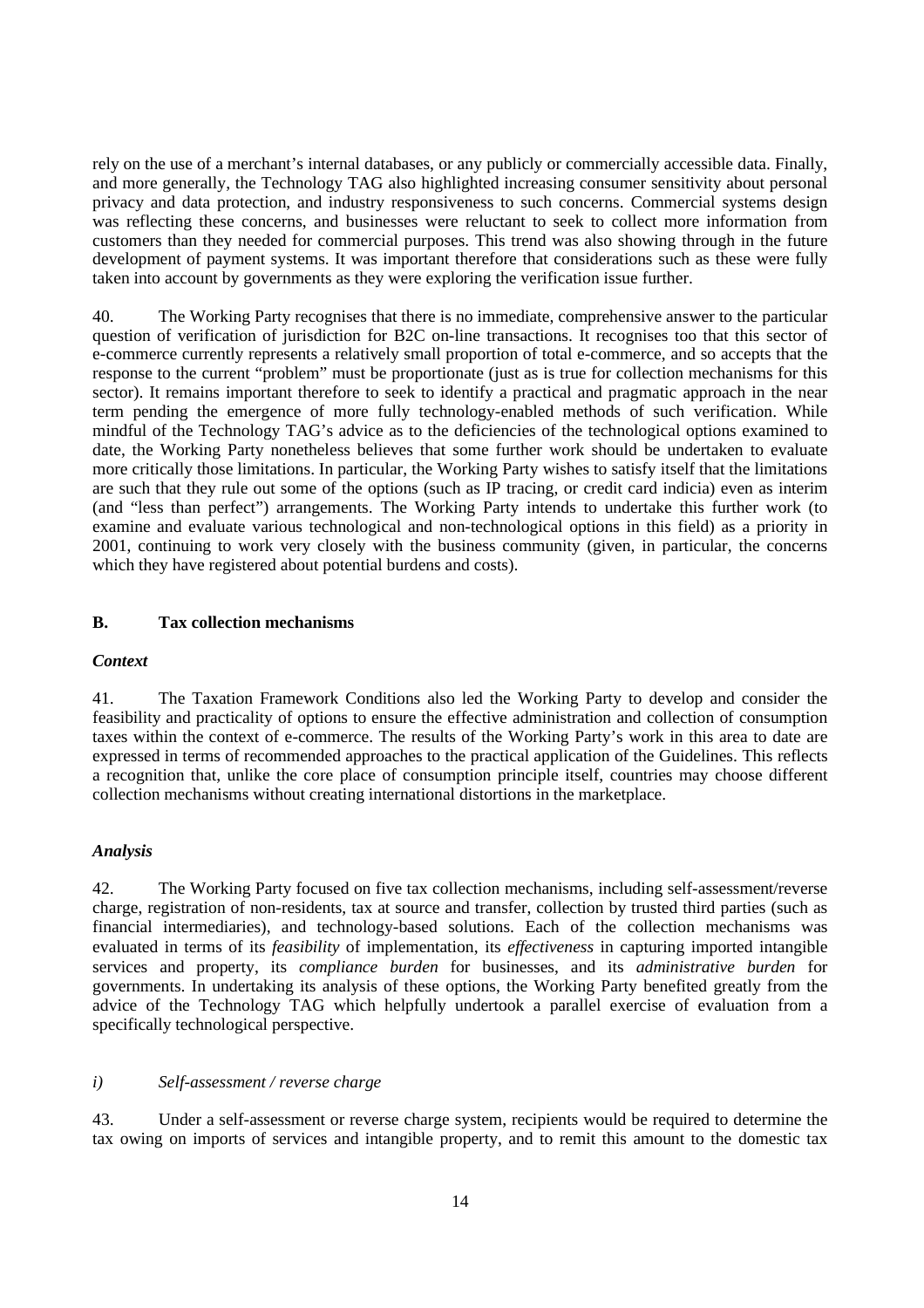authority. Where currently in use for B2B transactions (in most OECD Member countries), the system has proven feasible, effective, and carries a low compliance and administrative burden. Self-assessment/reverse charge, however, has not been effective in ensuring the collection of tax on transactions involving private recipients (B2C).

44. The business members of the Consumption Tax TAG expressed their strong endorsement of "self-assessment/reverse charge" as a model for B2B transactions. The Technology TAG identified no technology-specific issues with such a model. For B2C transactions, however, the Technology TAG concluded that self-assessment was the least practical option from a technology perspective.

## *ii) Registration*

45. A registration system would oblige non-resident businesses to register in a jurisdiction and to charge, collect and remit the consumption tax to that country. From an administrative point of view, for the most part this option is feasible, effective and would promote neutrality. Difficulties arise in terms of identifying non-resident suppliers, as well as in imposing registration requirements and enforcing obligations on non-residents. This option could increase the cost of tax administration (*e.g.* registering, auditing, collections, etc.). Registration would also impose significant compliance costs on non-resident suppliers, particularly for those making supplies in multiple jurisdictions with relatively few sales in each jurisdiction. The Technology TAG expressed particular misgivings about traditional registration-based collection mechanisms, pointing to the current lack of technological tools to support them, and the potential for greater complexity of business systems that registration approaches entailed.

46. The Working Party studied the advantages and disadvantages of registration thresholds for B2C transactions on the basis of competitive equity between domestic and non-domestic suppliers, and the compliance burden imposed on private sector stakeholders. The Working Party examined three types of consumption tax thresholds: thresholds for registration, thresholds for distance selling, and thresholds for simplified taxing and/or reporting requirements.

47. Thresholds ensure that the compliance burden is eliminated where it would reduce or negate the incentive to carry on business activity, *e.g.* for small and medium-sized enterprises (SMEs). Thresholds may also ease compliance by excluding businesses (not necessarily small ones) on the basis that they make only a limited number of supplies into the jurisdiction. This is particularly important where the aggregate of that activity may significantly contribute to the jurisdiction's economy. Additionally, thresholds can act to reduce the administrative burden, by permitting tax administrations to focus resources where the return is likely to be high. The principal disadvantage of registration thresholds, however, is the risk to neutrality/competitive equity between taxpayers below and above the threshold (although this is not a "new problem" for those revenue authorities that already operate a registration threshold for indirect taxation). For its part, the Technology TAG questioned the practical relevance of registration thresholds, given the lack of accurate technologies to identify B2C sales of digital products into a jurisdiction.

48. The Working Party recognised that the threshold model is fairly well established internationally. It is likely that tax administrations will choose to take a similar approach to e-commerce. In light of this, the Working Party recommends that Member countries accept the principle that registration thresholds should apply in a non-discriminatory manner. Other issues, such as compliance costs for taxpayers and administrative costs for revenue authorities, will also need to be taken into account.

49. The potential compliance burdens associated with a mechanism based upon registration of non-residents were a particular concern of the business members of the Consumption Tax TAG. Such burdens might stem simply from the volume of registrations required (assuming sales into a large number of jurisdictions); or from associated hard costs (such as a requirement to appoint a fiscal representative which, in addition, was incompatible with e-commerce business models). The business members of the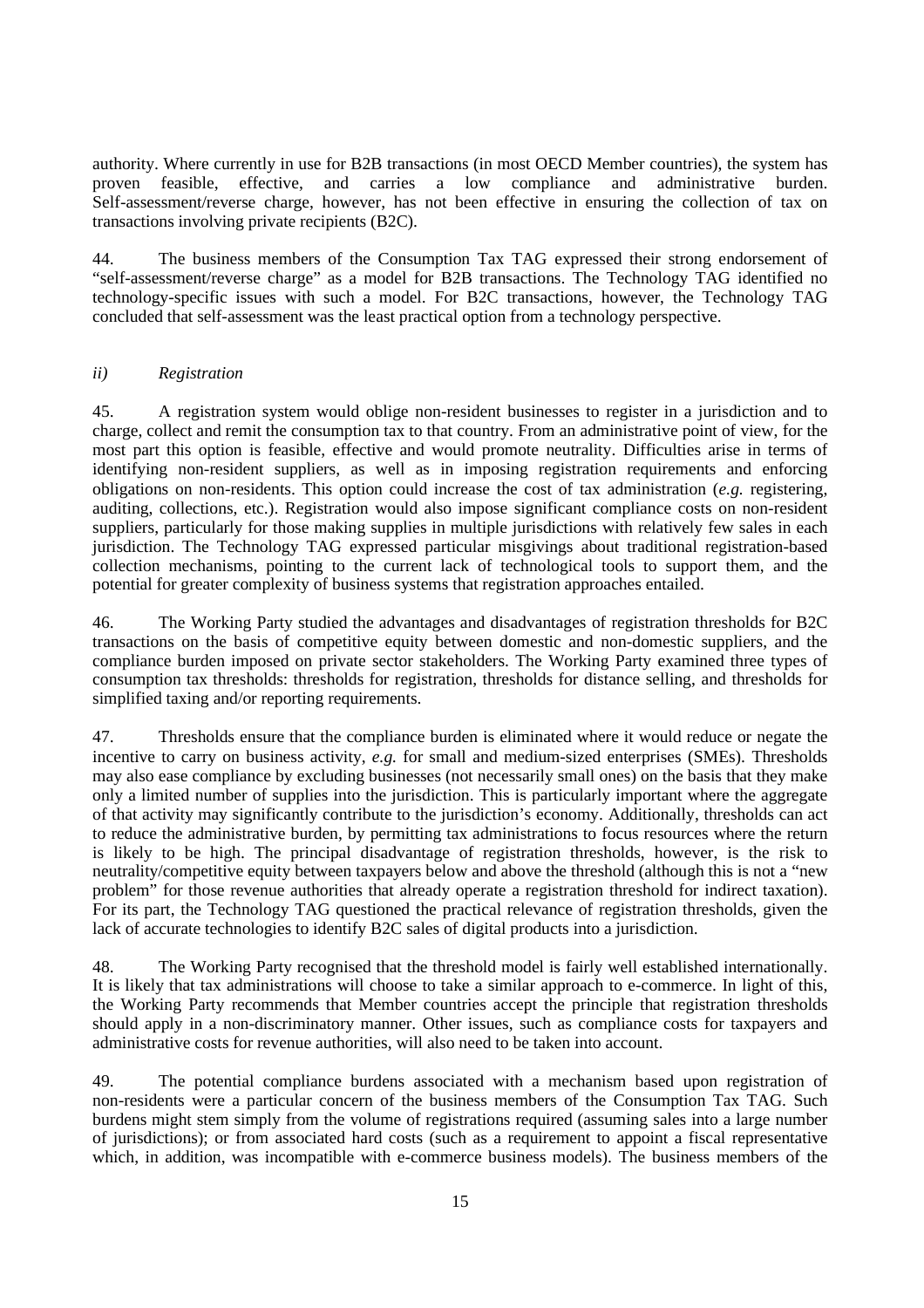Consumption Tax TAG thus strongly urged governments to consider steps by which such registration requirements could be very substantially minimised (see paragraph 56 below). The Technology TAG echoed concerns about compliance costs for business, and pointed out that there were some technology-based steps that governments could take to reduce the costs associated with collection models generally. An example of such support lay in the availability of on-line, Internet-based data sources (such as on tax liability and rates). Such initiatives (reflecting a partnership approach) on the part of governments had a key role to play in supporting several of the possible collection mechanisms.

#### *iii) Tax at source and transfer*

50. The Working Party also examined the tax at source and transfer option as a tax collection alternative that would reduce the significant compliance costs associated with the registration option. A business would collect consumption tax on "exports" to non-residents and remit the amount to their domestic revenue authority where it would be forwarded to the revenue authority in the country of consumption. The significant increase in the cost of administration, in addition to the need for international agreements regarding enforcement, collection and revenue transfers, places the feasibility of this option in question, at least in the short to medium term. From a purely technological perspective, the Technology TAG advised that such a collection mechanism was feasible, arguing that technology could well be creatively harnessed to facilitate such an approach and address its perceived shortcomings. Administrative costs, for example, could be minimise through the use of "intelligent networks", which could route payments through to the appropriate revenue authorities. The Technology TAG recommended further work in this field to examine the potential more systematically. A variation on the model, to which the Technology TAG also drew attention, would be the introduction of a trusted third party to undertake the collection function(s). But, for the Working Party, this variant begged its own set of significant questions, such as how the costs would be met/shared, and how revenues would be assured.

#### *iv) Collection by third parties*

51. Additionally, the Working Party considered an entirely new system where third parties (such as financial intermediaries) would be enlisted to collect consumption taxes on payments between recipients and suppliers of digital supplies. The third party would then remit the tax to the country of consumption. Adopting this system would involve significant start up costs and fundamentally change the operation of most consumption tax systems. The Working Party recognised that the system could be effective but the question remained focused on the feasibility of shifting the onus of collection onto, for example, financial institutions. The Technology TAG likewise argued that the responsibility for collection should not be imposed upon any third party intermediary or set of intermediaries. Any such third party participation should, in their view, be voluntary and based upon market-driven commercial viability, recognising that such a model could be successful if third parties were provided with appropriate incentives.

#### *v) Technology-based and/or technology-facilitated options*

52. Finally, there was significant discussion about various technology-based or technology-facilitated solutions to tax collection. One such approach would involve the use of tamper-proof software, which would automatically calculate the tax due on a transaction and remit (through a financial intermediary or a trusted third party) the tax to the destination jurisdiction. Bilateral agreements would provide for the verification by the tax authority in the "supplying" jurisdiction (on behalf of the "consuming" jurisdiction) of the installation and operation of such software. Private sector software providers would probably be best positioned to develop the software, with necessary input from tax administrations. In some instances tax administrations might even choose to take the lead in such development. The Working Party recognised that this type of approach, in principle, could be an option for the medium to longer term, and so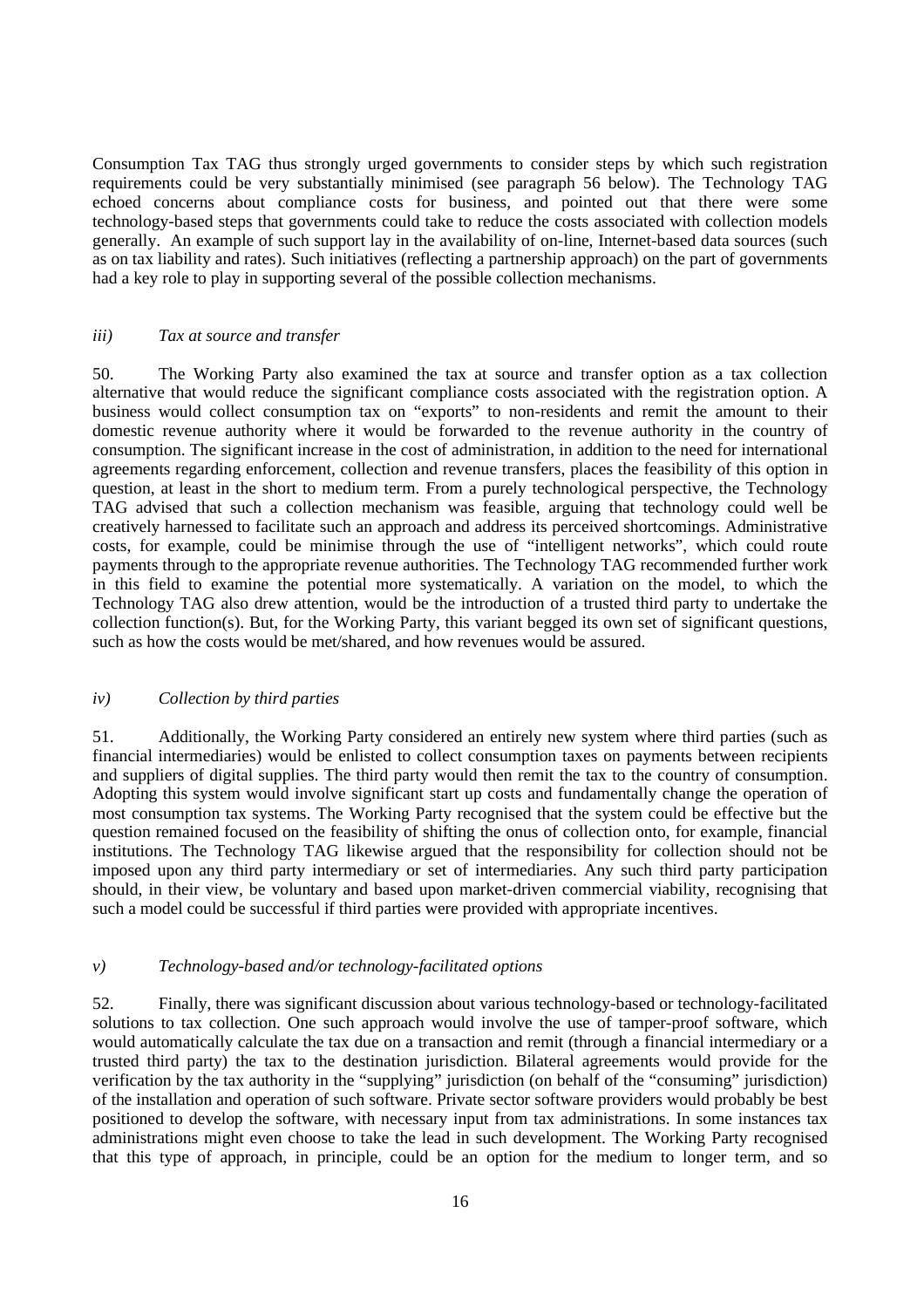recommends that evaluation of the potential, and relative feasibility, of technology-based and/or technology-facilitated collection mechanisms, as part of the overall tax compliance strategies in this area, should be undertaken as a priority element of further work, commencing early in 2001. Such evaluation should continue to draw on the advice and expertise of the business community.

53. The business members of the Consumption Tax TAG stressed that technology should not be relied on, of itself, to provide "solutions" to the issues facing revenue authorities, although technology might assist in developing alternative tax collection mechanisms in the future. The business members of the TAG also expressed the views that, over the longer term, a coherent option might emerge from a combination of the elements studied by the Working Party. In other words, there might be a role for third parties, for revenue authorities in the jurisdiction of the vendor, as well as for supporting technology. Technology could support any part of the overall compliance model, but the integrity of the tax system overall should be paramount.

54. For its part, the Technology TAG similarly encouraged governments not to regard the models examined as mutually exclusive, and to explore possible hybrids which would draw from different models. So, for example, on the basis of the options considered to date, the Technology TAG's own favoured approach, from a technological perspective, would be to combine elements of a global registration, tax at source and transfer and trusted third party models. The Technology TAG further advised that any steps taken in the short term should avoid compromising longer-term opportunities. If possible they should even support the latter, for example, by providing for a limited initial implementation of a particular method. The Technology TAG concluded that a hybrid/combined approach was the most desirable option, and so recommended that it should be pursued vigorously. Finally, the Technology TAG underscored the importance of continuing to work closely with business groups, to tease out, for example, the risks and opportunities associated with models based on the use of trusted third parties.

55. Addressing the collection mechanism debate more generally, the Technology TAG underlined that B2C on-line trade was very much in its infancy, and so argued that compliance costs should be very critically assessed in relation to the expected revenue yield: a balance should be sought between the two. In the short term, there would be risks in seeking to implement a collection model without appropriately low compliance costs, not least because of the current limitations of technological tools to support low-cost administration. A consistent theme of the Technology TAG's advice to governments has been that the latter should only pursue collection "solutions" that serve commercial purposes as well as a tax administration purpose.

#### *vi) Simplified interim approach*

56. While endorsing self-assessment/reverse charge as a coherent option for B2B on an ongoing basis, in the short term, and without prejudice to the pursuit of longer-term technology-based solutions, the business members of the Consumption Tax TAG felt that, for B2C transactions, only the registration option was practicable, although its long-term viability was questionable.

57. Recognising the current needs of governments to address B2C transactions, the business members of the TAG proposed a "simplified interim approach" to registration as the best short-term interim approach for B2C transactions. Business TAG members argued that simplicity would be the key element in encouraging high levels of compliance. To this end they suggested that non-resident suppliers should be obliged to register through a simplified (electronic) procedure including only very basic data (*e.g.* name, address and nature of business). Under such a simplified procedure the liability to account for tax would remain with the supplier. They stressed that the tax reporting requirements should be both simple and clear – including a straightforward calculation (*e.g.* jurisdictional revenues x tax rate). A key aspect of the approach would be that recovery of input tax would not be available. Normal, full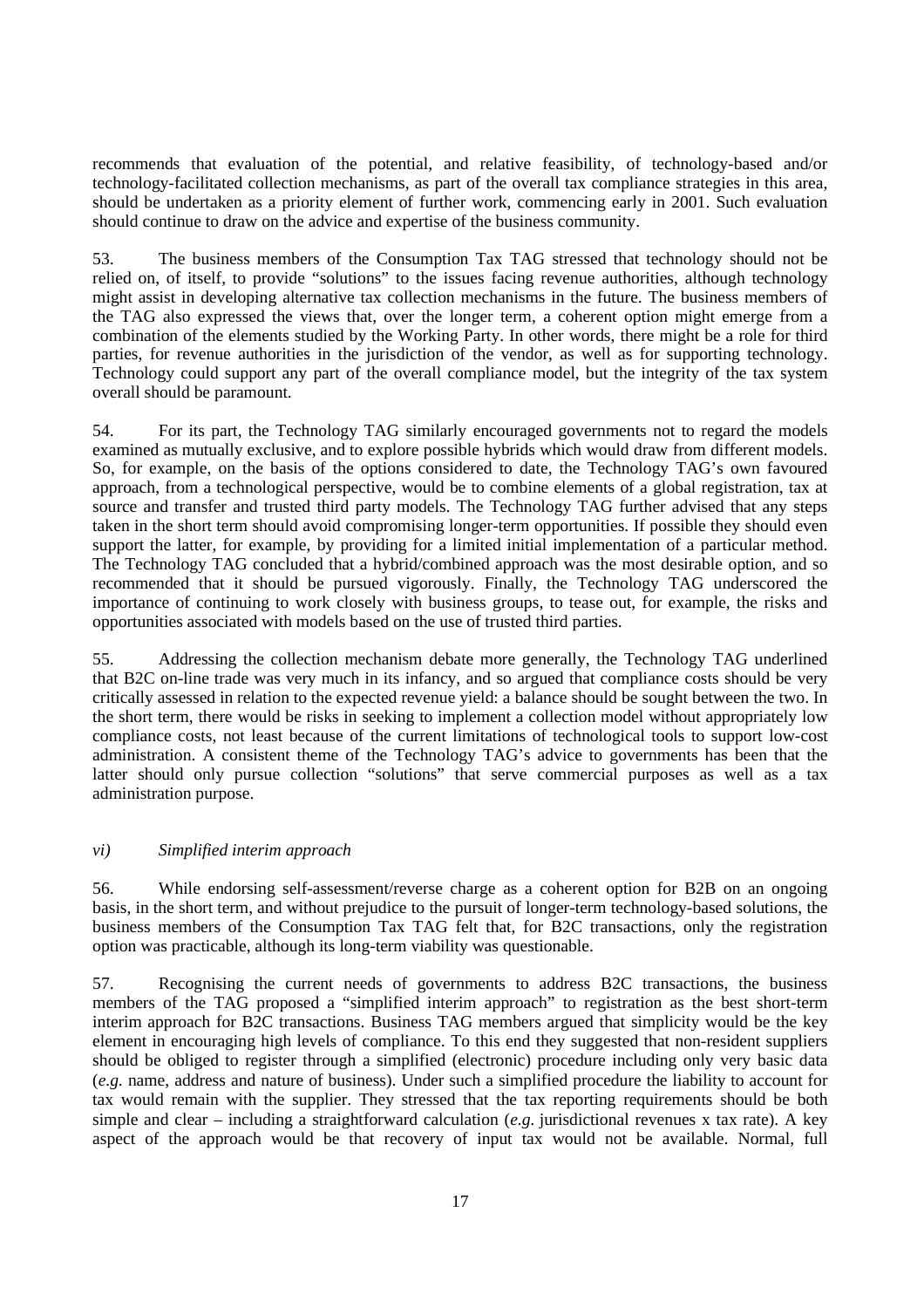registration, including a full return with input tax recovery, would remain available to interested businesses. The business members of the TAG felt that in circumstances where such registered businesses acted in good faith and demonstrated a reasonable effort to accurately determine the jurisdiction of consumption, but without success, then the registrant should not be held liable for the tax. Similarly, they suggested revenue authorities should expect good faith and the best efforts by the business to comply with the rules, and in return the authorities should respect the reports filed by registrants. Finally, they encouraged revenue authorities to concentrate their efforts on the non-compliant, by using existing instruments and other arrangements for mutual administrative co-operation, and by taking collective responsibility for distributing information about each other's tax obligations so as to inform vendors who are unaware of their obligations in foreign countries.

58. Many of the Working Party members expressed concerns that the system under the proposed "interim approach" discussed in the preceding paragraph – with obligations limited to "good faith" on the part of the registrant – would have implications for the credibility of the tax regime. Nevertheless, the Working Party saw a great deal of merit in pursuing a form of simplified registration as suggested by the business members of the TAG. More work on the specifics is required to identify how best such an approach can be pursued. This is a priority topic for further work in 2001.

#### *Emerging conclusions – tax collection mechanisms*

#### *Business-to-business transactions*

59. The Working Party welcomes the endorsement by the business members of the Consumption Tax TAG of the self-assessment/reverse charge model for B2B transactions. Consistent with the Taxation Framework Conditions, the Working Party recommends that in cases where the supplier is not registered and is not required to be registered under existing mechanisms for B2B transactions, countries should pursue a reverse charge or self-assessment system in order to protect both revenues and the competitiveness of domestic suppliers.

#### *Business-to-consumer transactions*

60. The Working Party's work on collection mechanisms identified the merits and the drawbacks of each of the alternative tax collection mechanisms. Moreover, the Working Party explored possible approaches to rectifying the deficiencies with each option. Nevertheless, in the short term, for B2C transactions, there is *no single option* that is without significant difficulties. That said, in the short term the Working Party recommends, for B2C transactions, pursuing a system of simplified registration for non-resident suppliers, which ensures that the potential compliance burden is minimised, consistent with the effective collection of tax. In the medium to long term a move towards technology-based options should be envisaged, and further detailed work should be undertaken in 2001 to assess their relative feasibility and to identify what steps should be taken internationally to promote and/or facilitate them.

61. In so far as the recommended approach to tax collection involves two different models (one for B2B, and one for B2C) there is a related need to provide appropriate means for suppliers to distinguish between the two types of customers. For B2B transactions, most obviously, it will be necessary to confirm the "business" status of the customer so as to justify export exemption by the supplier. The Working Party recognises that a variety of approaches can be adopted to this practical question, with the distinction being based on suitable criteria acceptable to the relevant revenue authorities. Such criteria might be a VAT registration number, a certificate of tax status issued by the tax authority of the recipient country, or other information available as part of the transaction (such as the very nature of the product being provided). Some further work is necessary in this field to confirm practical criteria which can be applied readily by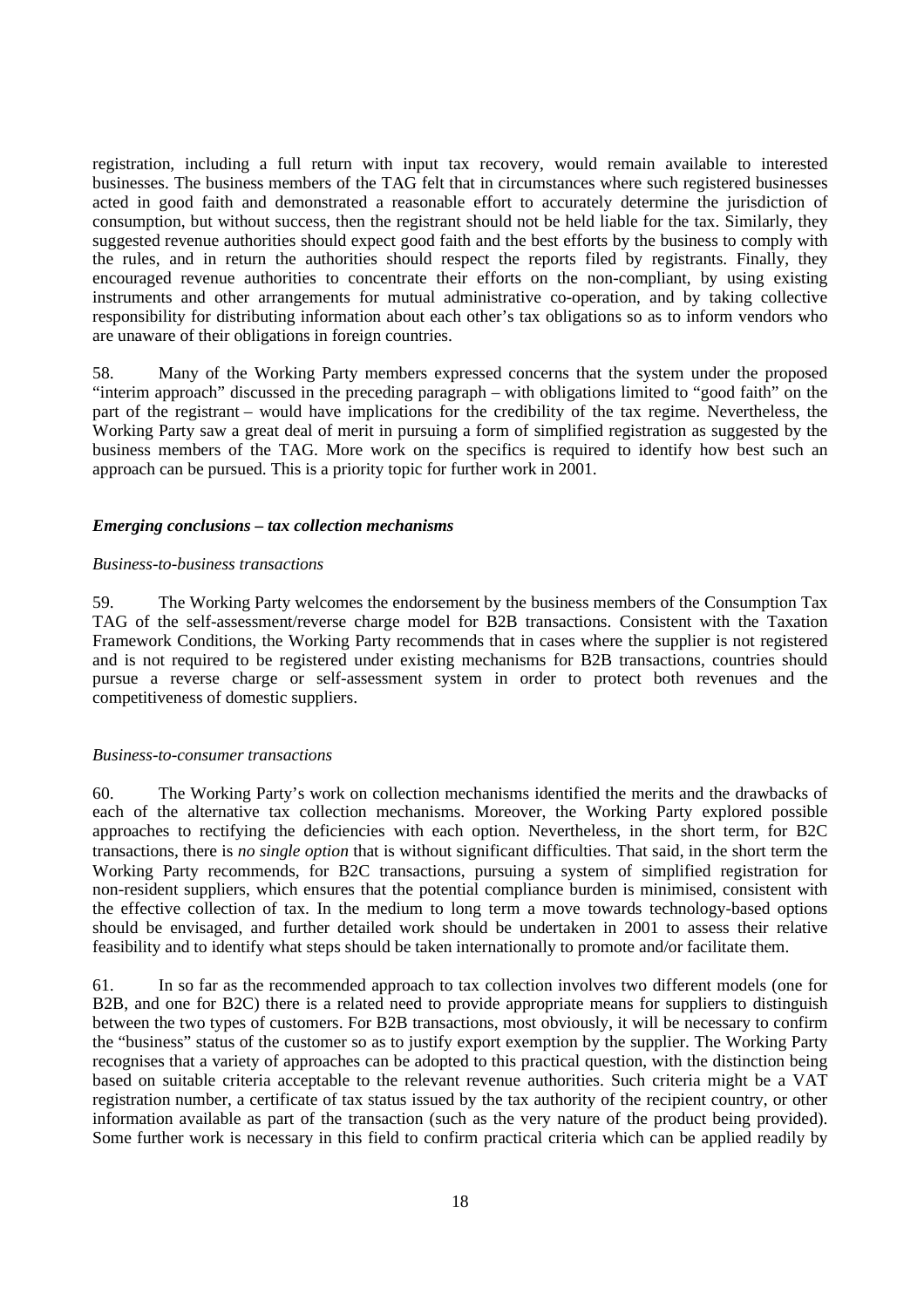business while providing revenue authorities with adequate assurance (for example, of the grounds for relieving an export transaction from tax).

62. Some members of the business community have argued that the limited revenues currently at stake in respect of B2C on-line transactions, combined with the current lack of tools for effective tax compliance and enforcement, make it appropriate to consider application of a zero rate of VAT to such digital transactions for a limited period until such time as a comprehensive technology-based mechanism is developed and deployed. The Working Party cannot support such a proposition. It would introduce a taxbased distortion of competition into the market, by positively discriminating in favour of digital delivery as compared with conventional delivery. This would fundamentally contradict the principle of neutrality. Attempts to overcome that distortion by, in turn, extending the zero rate to equivalent conventional products would represent an unacceptable erosion of the tax base.

## **C. Compliance and administrative co-operation**

#### *Context*

63. The Taxation Framework Conditions directed revenue authorities to minimise compliance costs for taxpayers and administrative costs for revenue authorities as far as possible. At the same time, they recognised the need to minimise the potential for tax evasion and avoidance, while keeping counter-acting measures proportionate to the risks involved. Implementation of any necessary compliance measures should not only be designed to reduce the risk of revenue loss but also, at the same time, to avoid distortion of competition to the detriment of voluntary compliant taxpayers.

64. The Taxation Framework Conditions also concluded that revenue authorities should maintain their ability to secure access to reliable and verifiable information on taxpayers, improve the use of existing bilateral and multilateral agreements for administrative assistance, and develop international mechanisms for assistance in the collection of taxes.

## *Analysis*

65. In relation to the estimation of revenue yield "at risk" in the context of e-commerce, the Working Party concluded that it is possible, with reasonable assumptions, to narrow the focus to imported, taxable, digitally-delivered products and services purchased by private consumers. It is less likely that businesses might seek to avoid consumption taxes on these types of purchases because most would be able to receive an input tax credit/deduction and/or the benefit of being able to claim the purchase as an expense to reduce reported taxable income. Examination of currently available products on the Internet aimed at private consumers suggests that an estimate of potential revenue at risk would not be large in relation to overall consumption tax revenues. However, it is important not to underestimate the competitive implications of a failure to capture these transactions within the tax system.

66. The Working Party also noted that the compliance tools or steps that could be taken were very much dependent on which tax collection mechanisms were adopted. For B2B transactions, the use of a reverse charge or other self-assessment mechanisms would significantly decrease the risk of tax evasion and avoidance. For tax collection mechanisms which also involve a conditional zero-rating of "exported" supplies of services and intangible goods, some compliance tools have been examined. This led to an analysis of possible indicia of the customer's place of residence such as credit card information, personal identification number or identification of source server/internet service provider. The impact of compliance software produced by the private sector was also discussed, as well as technology-based options for tax collection mechanisms.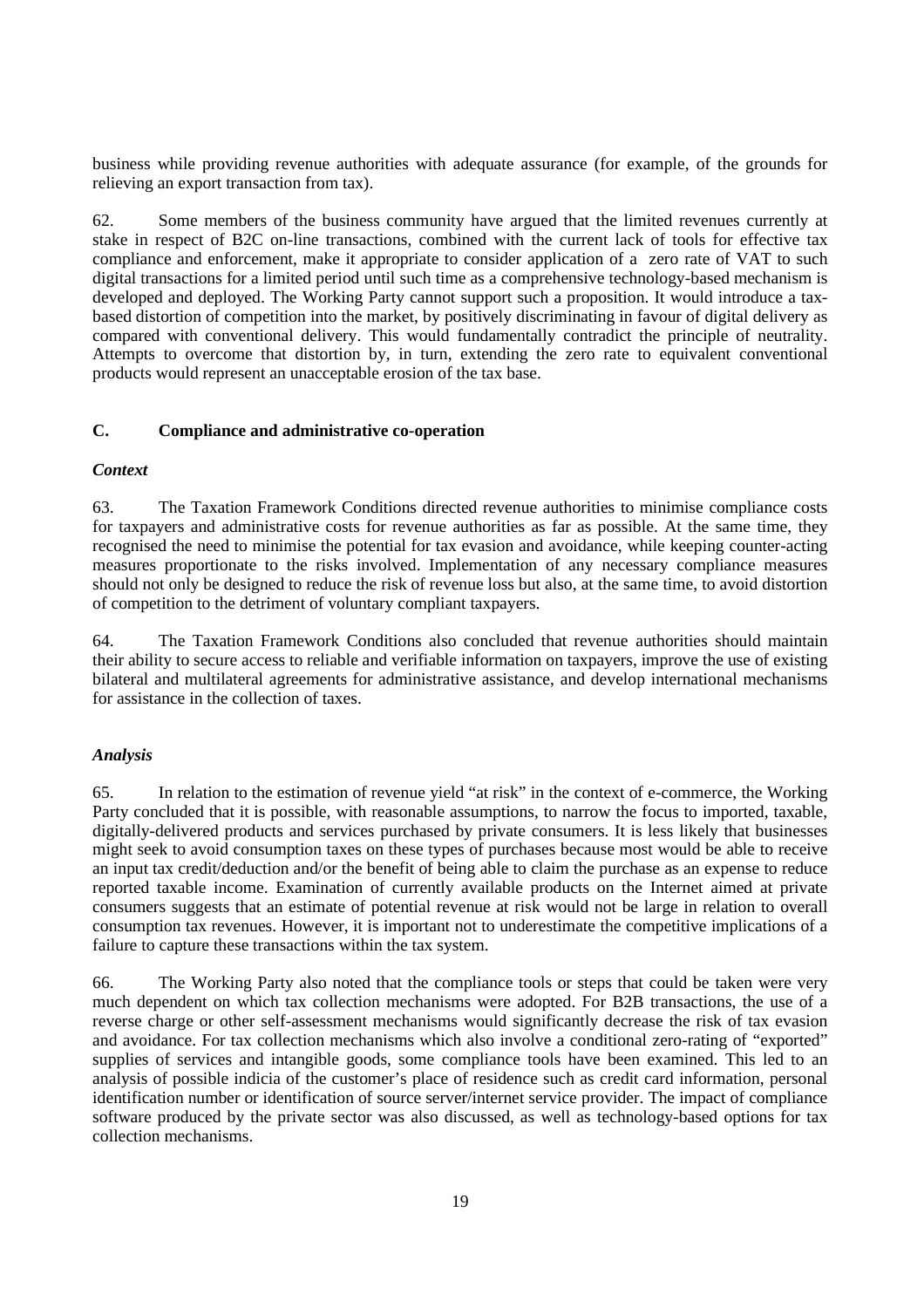67. The business members of the Consumption Tax TAG highlighted the fact that such compliance models centred all responsibility and liability on the supplier. They encouraged governments to consider mechanisms which would assign responsibility for different aspects of compliance to different parties involved in the transactions, including the customer. They also stressed the need to keep the system as simple as possible, adapted to the different kind of businesses, with the minimum compliance burden, in order to encourage voluntary compliance.

68. The Working Party and the business members of the Consumption Tax TAG broadly share the overall assessment of the potential role of technology in supporting collection and compliance models. The role of technology should be creatively examined, recognising that in some instances such technology would itself need the active support of governments (for example, through the availability of on-line data on liability and rates).

69. Another aspect of the wider compliance debate is the recognised need for a strengthening of international administrative co-operation. The Working Party noted the emergence of the technical instruments to allow timely and secure exchange of information between revenue authorities. It also recognised that a better utilisation of existing administrative co-operation instruments (such as bilateral tax treaties, and the Council of Europe/OECD Convention on Mutual Administrative Assistance in Tax Matters) could contribute to alleviating the compliance burden of businesses and improving the effectiveness of tax administration. It notes too that the business community has emphasised the importance that they attach to governments making progress toward such improved international cooperation.

#### *Emerging conclusions – compliance and administrative co-operation*

#### *Compliance*

70. For B2B transactions, the Working Party concludes that adoption of a self-assessment/reverse charge collection mechanism substantially addresses the main compliance challenges in this field.

71. For B2C transactions, the Working Party recognises that ensuring effective compliance is less easy. A realistic balance must be sought between the needs of revenue authorities, and the interests of business and customers (in terms, for example, of speed of transaction, and compliance costs). This is particularly important in relation to the degree of verification of the status and declared jurisdiction of residence of the consumer. In this area, further work is required to confirm an acceptable mechanism. The business community stressed the need in their view, when evaluating such mechanisms, to take particular account of the balance between the compliance/collection costs and the actual/forecast revenue yield.

#### *Administrative co-operation*

72. There is an evident need to strengthen international administrative co-operation between revenue authorities. The Working Party recommends that the existing legal instruments for administrative co-operation be further evaluated, specifically in the context of the growth of electronic commerce and the various tax collection mechanisms which have been examined. It recognises the close relationship between efficient and effective co-operation among revenue authorities and the possible implementation of the alternative tax collection mechanisms given that most of the latter would necessitate a very strong level of administrative co-operation.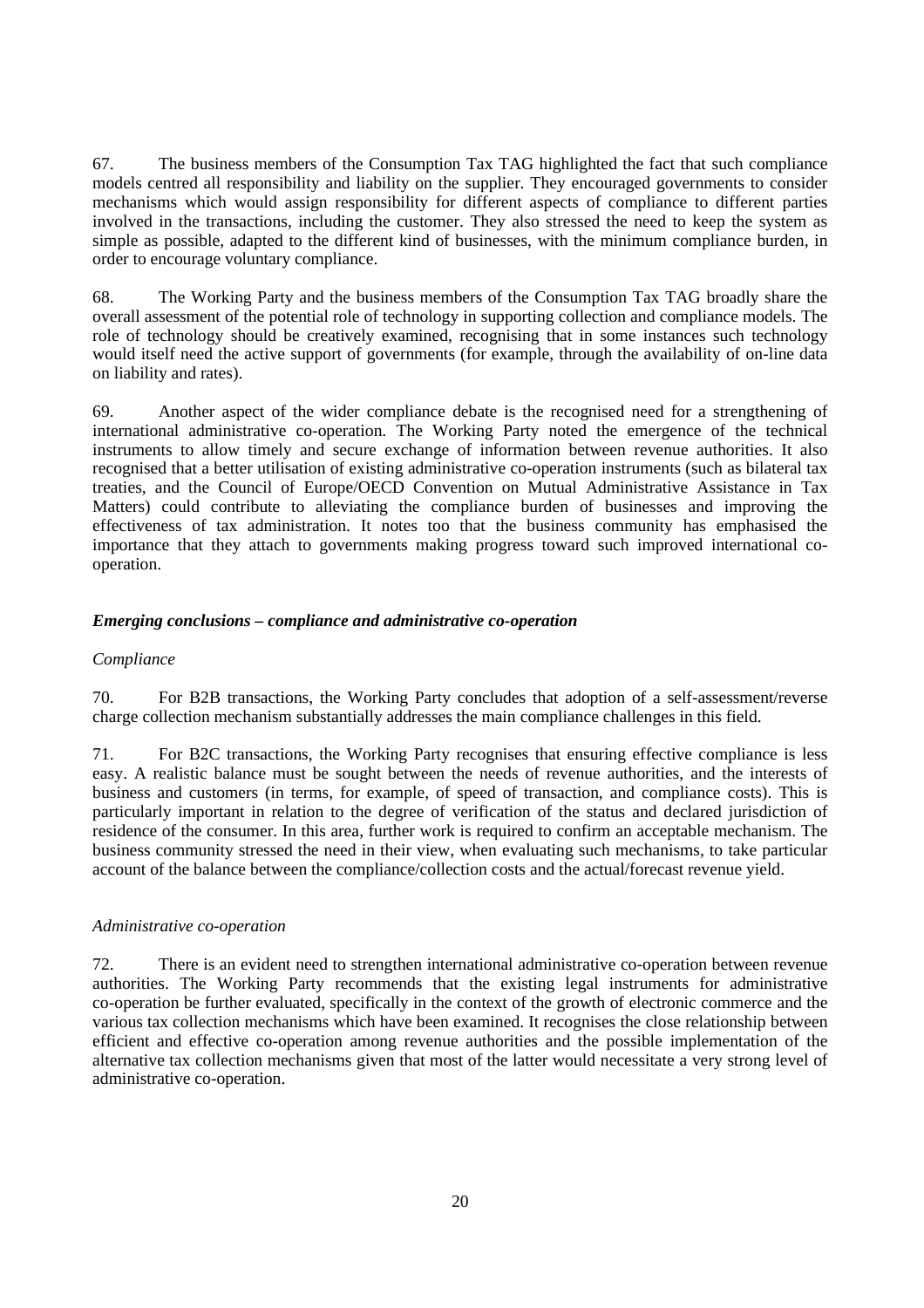## **D. Simplification**

73. Simplification has emerged as an important theme running through much of the Working Party's work on the consumption tax aspects of electronic commerce. It has been clearly and consistently identified by the business community (through the Consumption Tax TAG, but also more generally) as a priority concern. The business community argues that simplification of certain selected elements of indirect tax regimes is a key means toward removing potential tax-related barriers to the development of cross-border e-commerce and, in turn, toward facilitating compliance. With simplification, business argues, comes increased levels of voluntary compliance, reduced compliance costs for business, and, as a logical corollary, reduced administrative costs for governments.

74. In the first instance, it is important to recognise that endorsement of the reverse charge/self-assessment approach in the context of B2B transactions delivers significant simplification. As a result, non-resident vendors who deal exclusively with business customers and who are not registered are not required to be registered under existing mechanisms will have few, if any, additional obligations arising from consumption taxes.

75. Therefore, the issue of simplification for non-resident business arises in two contexts: for those businesses that deal with private consumers and for those businesses that are established in more than one jurisdiction. As outlined in paragraph 56 the business members of the Consumption Tax TAG proposed a "simplified interim approach" to registration. This merits serious consideration.

76. The Consumption Tax TAG also presented a number of other simplification initiatives and suggestions. These included:

- Facilitation of electronic invoicing, through a standardisation of invoice formats and associated procedures – to be based, ideally, on an OECD-brokered "model" (drawing, perhaps, on current work within the European Community).
- Facilitation and promotion of electronic VAT reporting/record-keeping systems more generally, to be supported by government – again, if possible, with an OECD "standard".
- Standardisation of audit requirements, and ideally procedures, employing new technology wherever possible.
- Introduction of an on-line mechanism, supported by government, whereby businesses could check the validity of VAT registration numbers, and access to other tax-related data (*e.g.* on liability and rates).
- − Abolition of requirements, for non-resident businesses, to appoint fiscal representatives and/or post security (bank guarantees).
- Standardisation of the tax (VAT/GST) return, in terms of the core fields of data required, and of associated procedures (such as electronic filing and storage) – again based on an OECD "model", and/or recommendations.
- − Consideration of mechanisms to provide for advance binding VAT rulings, for simplified arbitration procedures to resolve disputes between revenue authorities (*e.g.* as to where the tax is due), and of the possibility of extending the OECD international competent authority procedures to include consumption taxes.

77. The breadth of these suggestions means that it will be important for the Working Party to prioritise such options and initiatives and to take a realistic view as to what can and should best be pursued at the international level through further OECD-led work. The Working Party concurs with business on the greater relevance of practical procedural steps to make voluntary compliance more likely. It welcomes too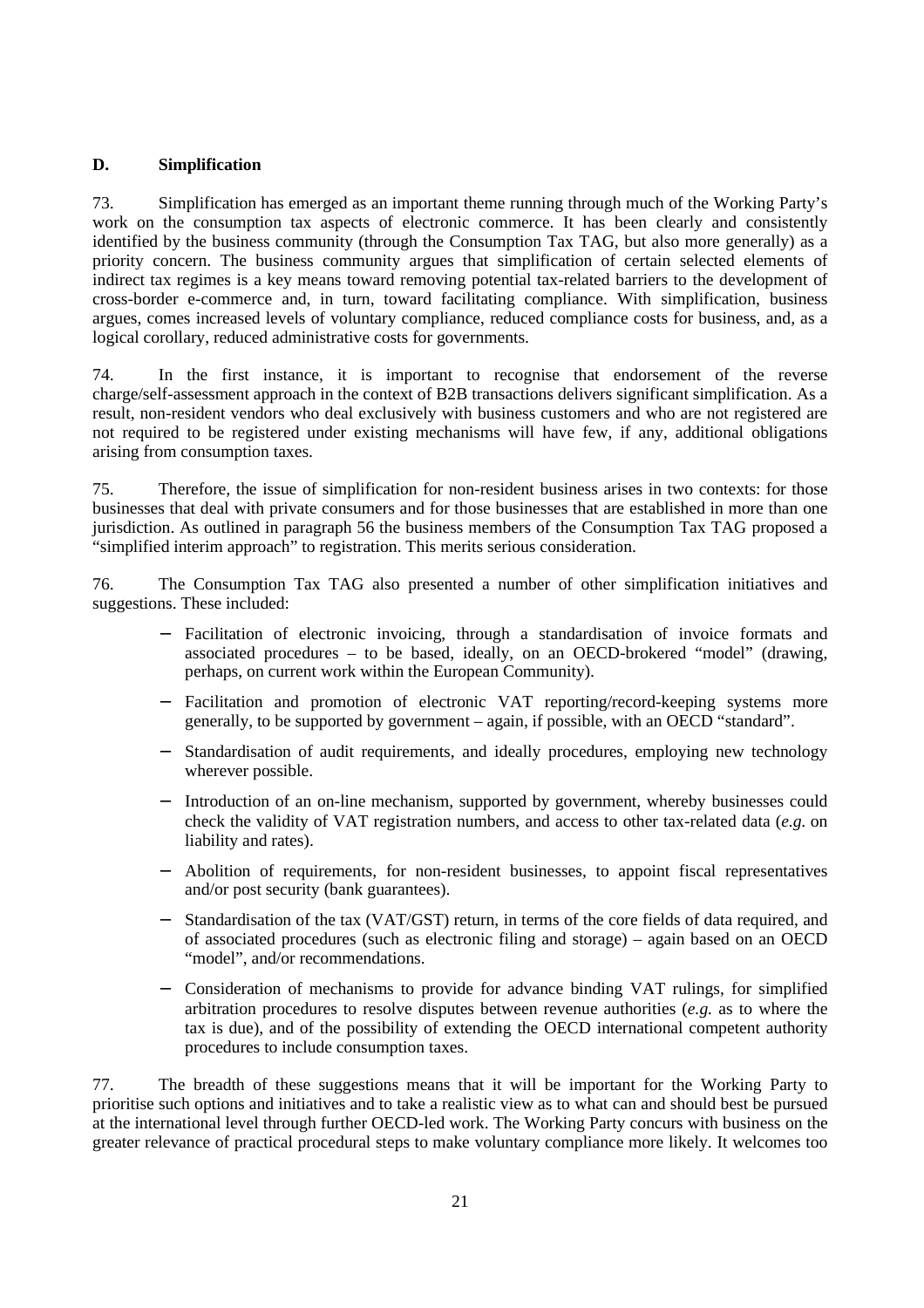the recognition by the business community that some of their suggestions are by their very nature for the longer term (where, for example, they would require international negotiations as such). This underlines the need to take a view as to relative priorities.

## *Emerging conclusions - simplification*

78. The Working Party recognises the key role of simplification in the facilitation of compliance, and in addressing business concerns more generally. It notes too that in many instances the initiative necessarily lies at the national (domestic) level, and that there are inherent limitations upon what can realistically be achieved at the international level. That said, the Working Party recommends that it undertake an evaluation (in close co-operation with the business community) of the relative feasibility of options so as to identify those which can either be promoted internationally (for example in terms of recommended good administrative practice) or require further concerted development through the OECD.

# **E. Evaluation of the TAG process**

79. The close working relationship with business and non-member economies, facilitated through the TAG process, has proved valuable to the Working Party as it has taken forward the post-Ottawa agenda. Business input into the debate has been particularly strong, from both the Consumption Tax TAG and the Technology TAG. The sharing of papers, and joint meetings, proved useful ways of advancing the debate and sparking new ideas and perspectives. Such dialogue, which strengthened and deepened over time, has greatly assisted governments in their examination of the issues. Non-member input has likewise proved valuable, helping to bring a global perspective to the issues under consideration.

80. Notwithstanding some variations in the level of active participation, the TAG process has thus been an important feature of the work programme to date, and should be continued - subject to some refinement in the composition, structure and mandates of the TAGs (which the CFA will be addressing separately). For its part, the Working Party recommends that efforts should be made to strengthen non-member participation in future TAGs, by involving a larger number of countries and encouraging a more active involvement. Business participation might also usefully be reviewed to provide a stronger voice for the interests of SMEs. Finally, TAG participation might also be broadened to bring in other interests/perspectives (such as academics, and consumer representatives).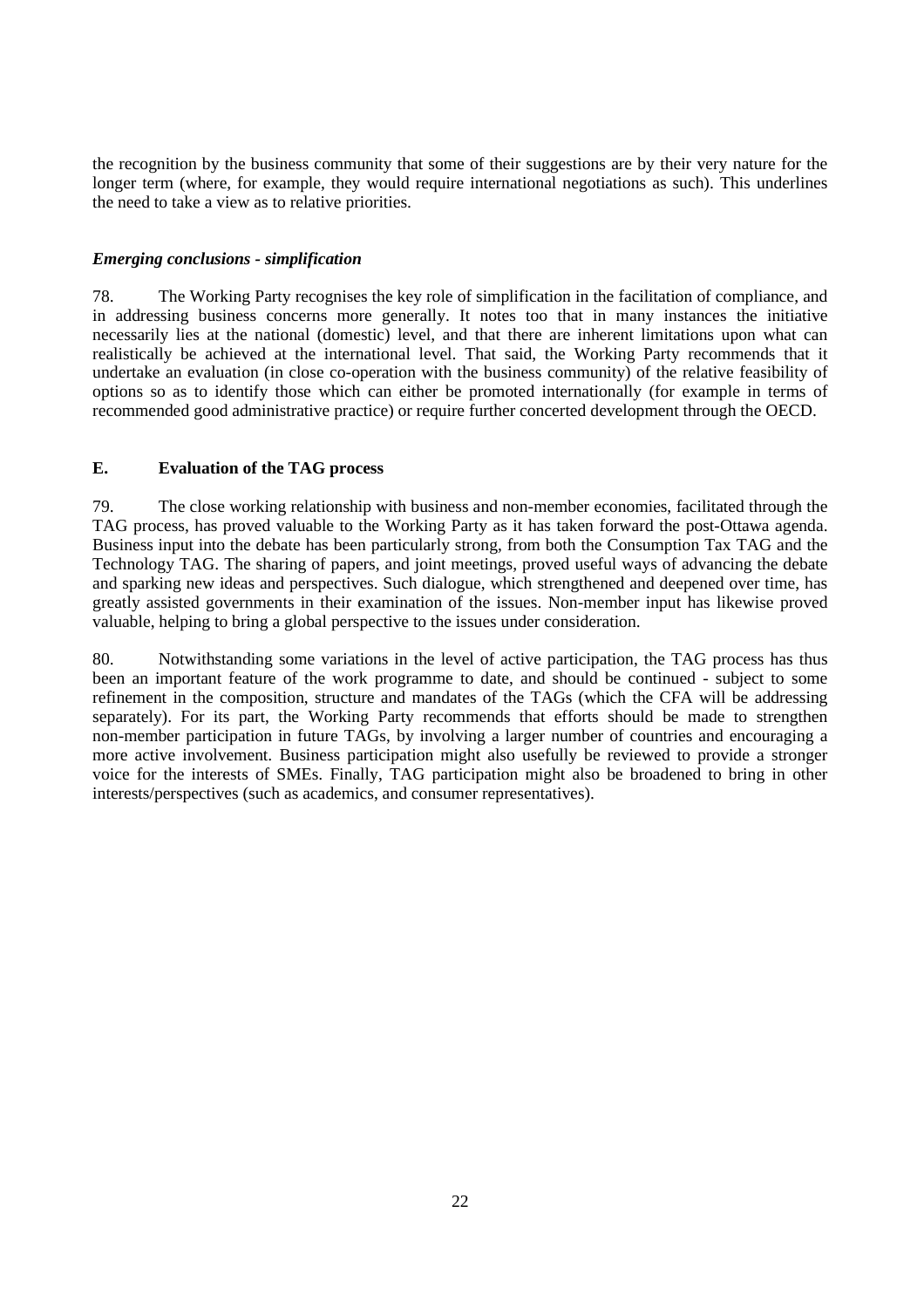## **IV. AREAS FOR FURTHER WORK**

81. This Report reflects the status of the Working Party's post-Ottawa work programme as at the end of 2000. As such it is, in part, a report on work in progress. But it is designed too to offer a clear signal of the probable way forward, in the near term, on the principal issues. Publication of the Report, subject to the approval of the CFA, will provide an opportunity for additional comment on the emerging conclusions identified in the Report.

82. The Working Party recognises that further work is required in a number of areas, and recommends that this be pursued actively in 2001. Such further work is necessary in respect of:

- i) *Verification of the declared jurisdiction of residence of the consumer in B2C on-line transactions* – to identify practical and effective methods which appropriately balance the needs of revenue authorities with the interests of business/consumers.
- ii) *Verification of the status of the customer* to identify practical and effective options of distinguishing between business and private consumers, which provide sufficient assurance to revenue authorities while minimising specific demands upon business.
- iii) *Registration thresholds* to clarify further the role that they can play in minimising compliance requirements upon non-resident suppliers.
- iv) *Technology-based and technology-facilitated collection mechanisms* to assess their relative feasibility, their potential timeframes, and the role that related standards and tools can play in supporting tax-related functions.
- v) *International administrative co-operation* to identify more clearly the role that this can play in supporting efficient and effective tax administration, and what practical steps can realistically be taken to strengthen and develop such co-operation.
- vi) *Simplification options and initiatives* to evaluate rigorously relative priorities, taking account, in particular, of business views, and to identify those options which merit concerted international action.
- vii) *Compliance-related questions* to identify particular areas of risk in relation to effective assurance and compliance, and to examine any measures that might, as necessary, be adopted to address such risk.
- viii) *Longer term strategies for exploiting the potential of technology-based mechanisms* to assess how such mechanisms might go beyond the immediate concern of international trade in services and digital products, and provide technology-facilitated "solutions" for tax collection in relation to a much larger set of transactions (*i.e.* goods and services more generally).Business-driven initiatives already being pursued in relation to international B2C transactions in goods should be examined in this context.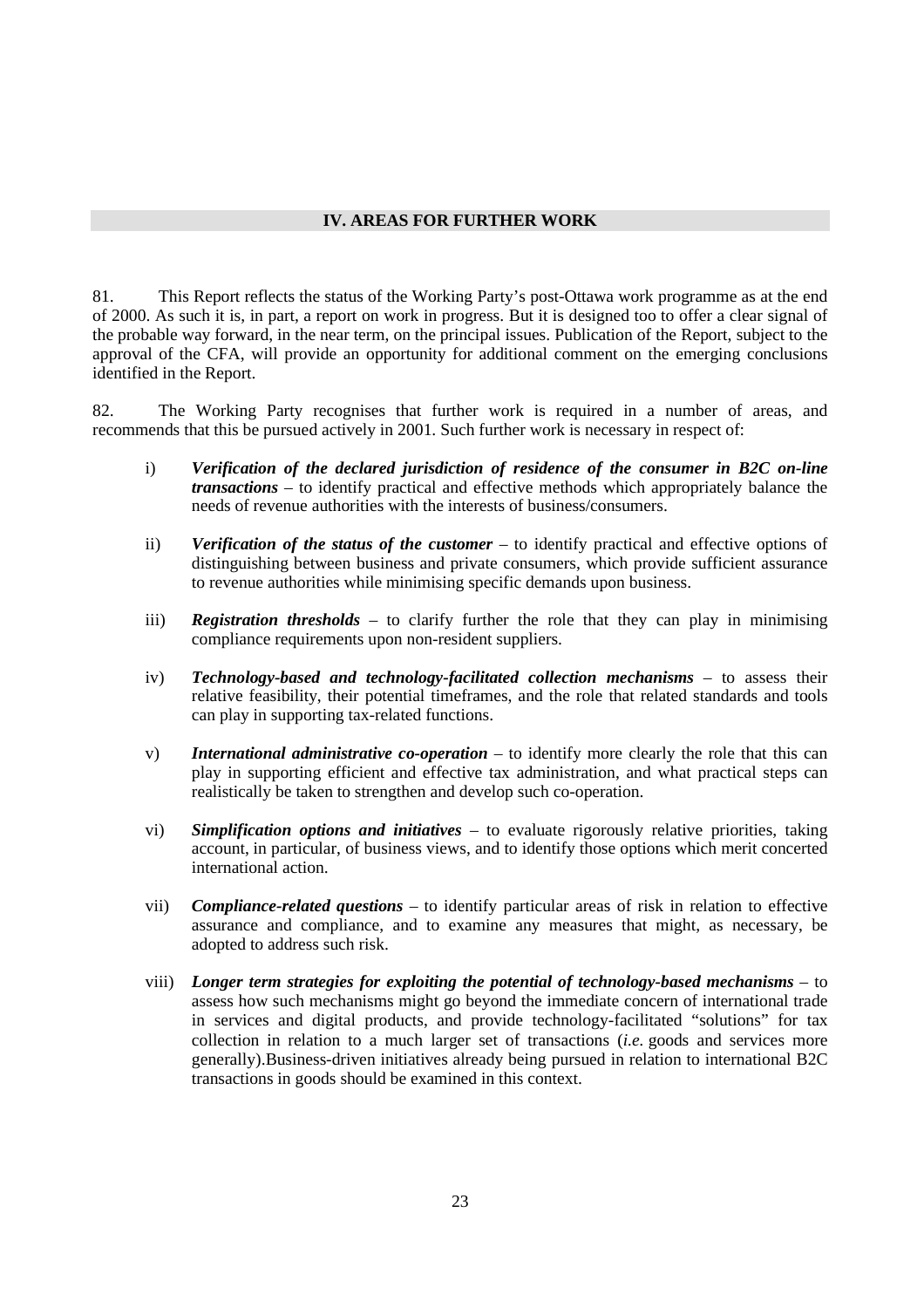## **ANNEX I**

## **CONSUMPTION TAXATION OF CROSS-BORDER SERVICES AND INTANGIBLE PROPERTY IN THE CONTEXT OF E-COMMERCE**

#### **A. Guidelines on the Definition of the Place of Consumption**

#### **Introduction**

1. In 1998, OECD Ministers welcomed a number of Taxation Framework Conditions relating to the consumption taxation of electronic commerce in a cross-border trade environment, including:

- i) In order to prevent double taxation, or unintentional non-taxation, rules for the consumption taxation of cross-border trade should result in taxation in the jurisdiction where consumption takes place.
- ii) For the purpose of consumption taxes, the supply of digitised products should not be treated as a supply of goods.
- iii) Where businesses acquire services and intangible property from a non-resident vendor, consideration should be given to the use of reverse charge, self-assessment or other equivalent mechanism.

2. The Guidelines below are intended to achieve the practical application of the Taxation Framework Conditions in order to prevent double taxation or unintentional non-taxation, particularly in the context of international cross-border electronic commerce. Member countries are encouraged to review existing national legislation to determine its compatibility with these Guidelines and to consider any legislative changes necessary to align such legislation with the objectives of the Guidelines. At the same time, Member countries should consider any control and enforcement measures necessary for their implementation.

#### **Business-to-business transactions**

3. The place of consumption for cross-border supplies of services and intangible property that are capable of delivery from a remote location made to a non-resident business recipient<sup>1</sup> should be the jurisdiction in which the recipient has located its business presence.<sup>2</sup>

4. In certain circumstances, countries may, however, use a different criterion to determine the actual place of consumption, where the application of the approach in paragraph 3 would lead to a distortion of competition or avoidance of tax.<sup>3</sup>

<sup>-</sup>1. This will normally include a "taxable person" or an entity who is registered or is obliged to register and account for tax. This may also include another entity that is identified for tax purposes.

<sup>2.</sup> The "business presence" is, in principle, the establishment (for example, headquarters, registered office, or a branch of the business) of the recipient to which the supply is made.

<sup>3.</sup> Such an approach should normally be applied only in the context of a reverse charge or self-assessment mechanism.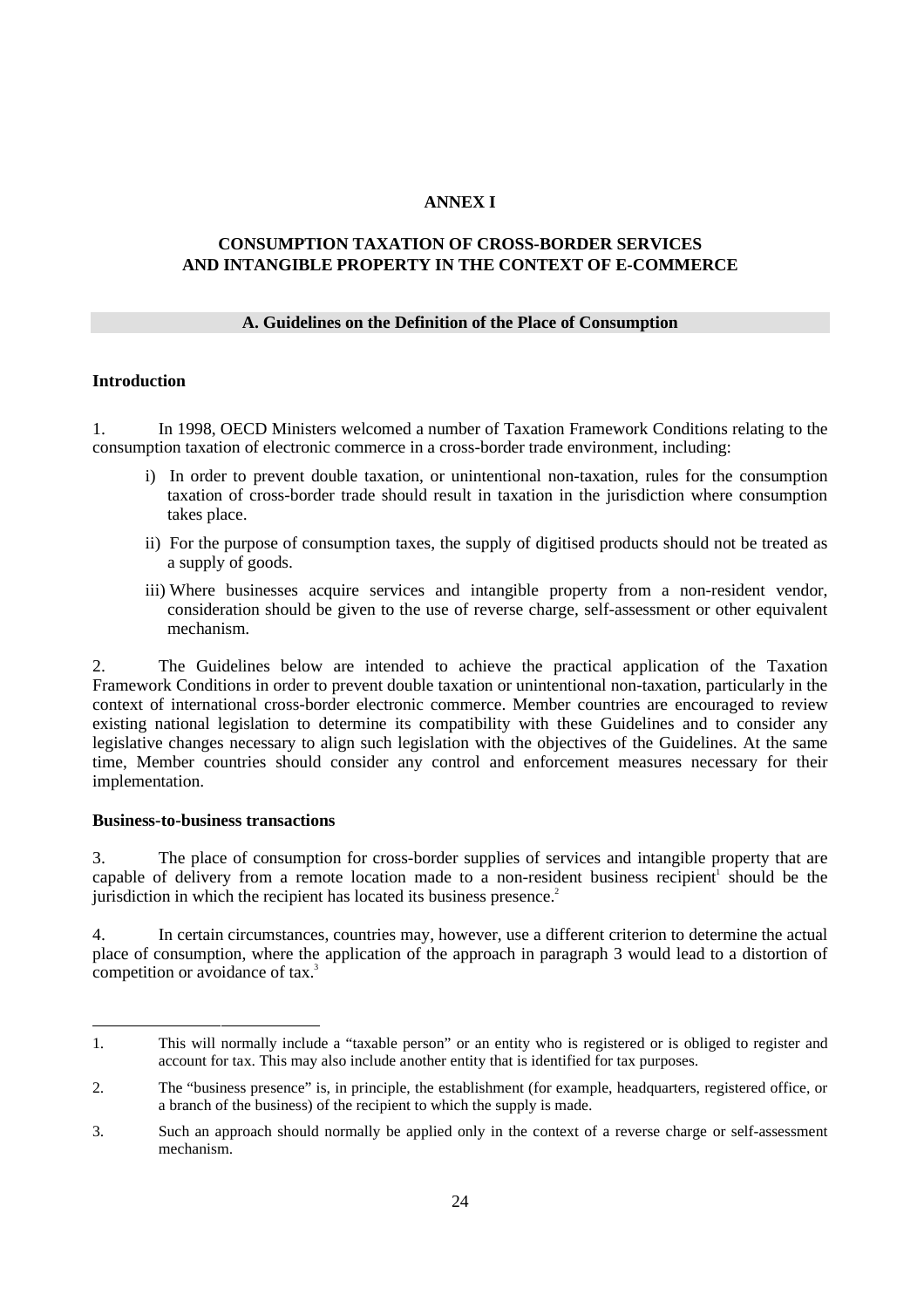#### **Business-to-private consumer transactions**

5. The place of consumption for cross-border supplies of services and intangible property that are capable of delivery from a remote location made to a non-resident private recipient<sup>4</sup> should be the jurisdiction in which the recipient has their usual residence.<sup>5</sup>

## Application<sup>6</sup>

6. In the context of value-added or other general consumption tax systems, these Guidelines are intended to define the place of consumption (and so the place of taxation) for the international cross-border supply of services and intangible property by non-resident vendors/suppliers that are not otherwise registered and are not required to register in the destination jurisdiction under existing mechanisms.<sup>7,8</sup>

7. These Guidelines apply to the cross-border supply of services and intangible property, particularly in the context of international cross-border electronic commerce, that are capable of delivery from a remote location.

8. The Guidelines do *not*, therefore, apply to services which are not capable of direct delivery from a remote location (for example, hotel accommodation, transportation or vehicle rental). Nor are they applicable in circumstances where the place of consumption may be readily ascertained, as is the case where a service is performed in the physical presence of both the service provider and the customer (for example, hairdressing), or when the place of consumption can more appropriately be determined by reference to a particular criterion (for example, services related to particular immovable property or goods). Finally, it is recognised that specific types of services, for example, some telecommunications services, may require more specific approaches to determine their place of consumption.<sup>9</sup>

<sup>-</sup>4. In other words, a "non-taxable person" or an entity not registered and *not* obliged to register and account for tax.

<sup>5.</sup> It is recognised that implementing this Guideline will not always result in taxation in the actual place of consumption. Under a "pure" place of consumption test, intangible services are consumed in the place where the customer actually uses the services. However, the mobility of communications is such that to apply a pure place of consumption test would lead to a significant compliance burden for vendors.

<sup>6.</sup> In accordance with the Ottawa Taxation Framework Conditions, specific measures adopted in relation to the place of taxation by a group of countries that is bound by a common legal framework for their consumption tax systems may, of course, apply to transactions between those countries.

<sup>7.</sup> While these Guidelines are not intended to apply to sub-national value-added and general consumption taxes, attention should be given to the issues presented, in the international context, relating to these taxes.

<sup>8.</sup> The objective is to ensure certainty and simplicity for businesses and tax administrations, as well as neutrality via equivalent tax implications for the same products in the same market (*i.e.* avoiding competitive distortions through unintentional non-taxation).

<sup>9.</sup> When such specific approaches are used, the Working Party recognises the need for further work and for international co-ordination of such arrangements to avoid double or unintentional non-taxation.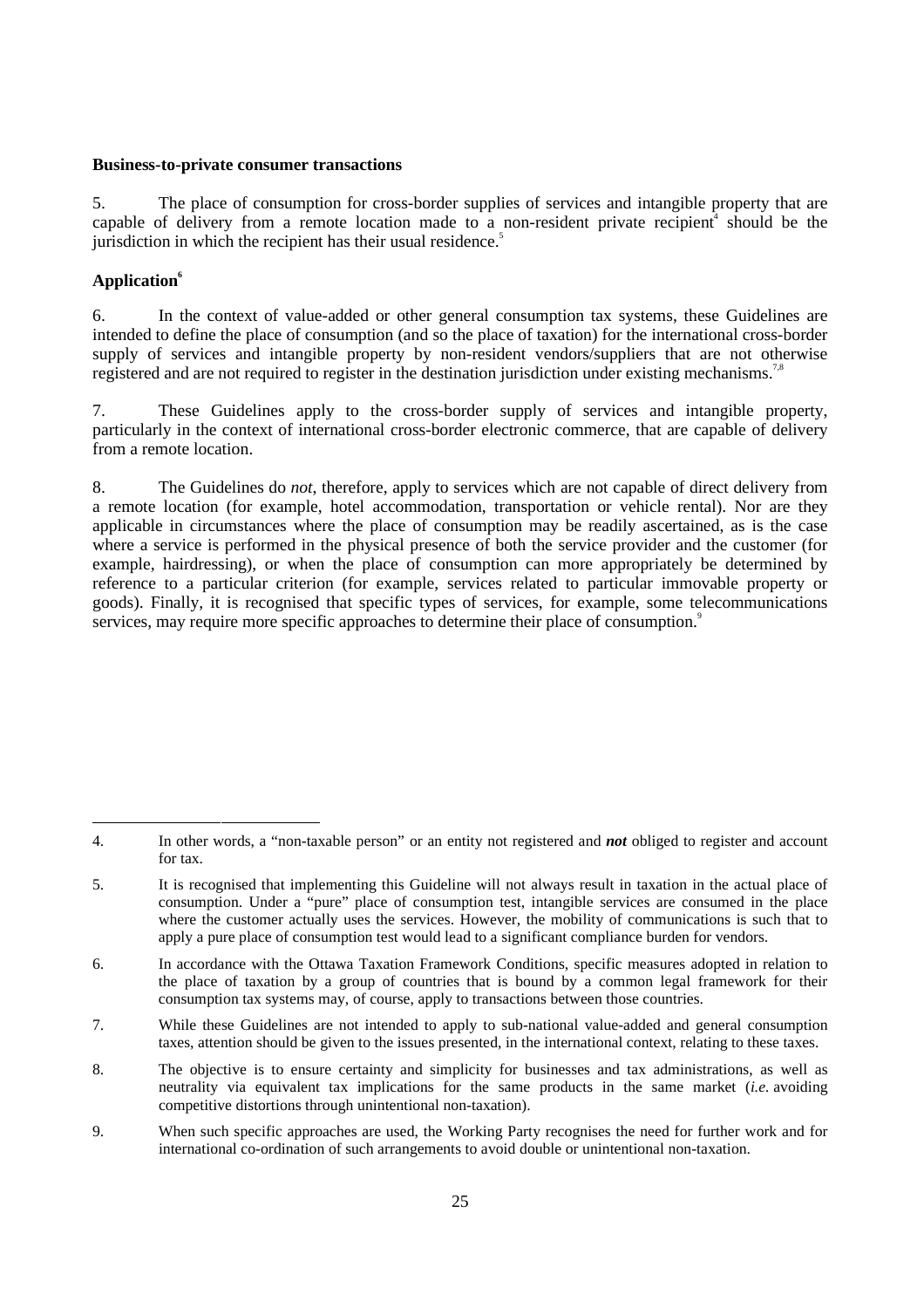# **CONSUMPTION TAXATION OF CROSS-BORDER SERVICES AND INTANGIBLE PROPERTY IN THE CONTEXT OF E-COMMERCE**

## **B. Recommended Approaches to the Practical Application of the Guidelines on the Definition of the Place of Consumption**

#### **Introduction**

1. Three tax collection mechanisms are typically used in consumption tax systems: registration, reverse charge/self-assessment, and collection of tax by customs authorities on importation of tangible goods. Under a registration system, the vendor of goods and services registers with the tax authority and, depending on the design of the tax, either is liable to pay the tax due on the transaction to the tax authority, or collects the tax payable by the customer and remits it to the tax authority. Under the reverse charge/self-assessment system, the customer pays the tax directly to the tax authority. The third approach, collection of the tax on the importation of tangible goods by customs authorities, is common to virtually all national consumption tax systems where national borders exist for customs purposes.

2. Since registration and self-assessment/reverse charge mechanisms are currently in use in the majority of consumption tax systems, they represent a logical starting point in determining which approaches are most appropriate to apply in the context of electronic commerce transactions involving cross-border supplies of services and intangible property.

3. While emerging technology promises to assist in developing innovative approaches to tax collection, and the global nature of electronic commerce suggests that collaborative approaches between revenue authorities will become increasingly important, Member countries agree that in the short term, the two traditional approaches to tax collection remain the most promising. However, Member countries agree that their application varies depending on the type of transaction.

#### **Recommended approaches**

#### *Business-to-business transactions*

4. In the context of cross-border business-to-business (B2B) transactions (of the type referred to in the Guidelines), it is recommended that in cases where the supplying business is not registered and is not required to be registered for consumption tax in the country of the recipient business, a self-assessment or reverse charge mechanism should be applied where this type of mechanism is consistent with the overall design of the national consumption tax system.

5. In the context of B2B cross-border transactions in services and intangible property the self-assessment/reverse charge mechanism has a number of key advantages. Firstly, it can be made effective since the tax authority in the country of consumption can verify and enforce compliance. Secondly, given that it applies to the customer, the compliance burden on the vendor or provider of the service or intangible product is minimal. Finally, it reduces the revenue risks associated with the collection